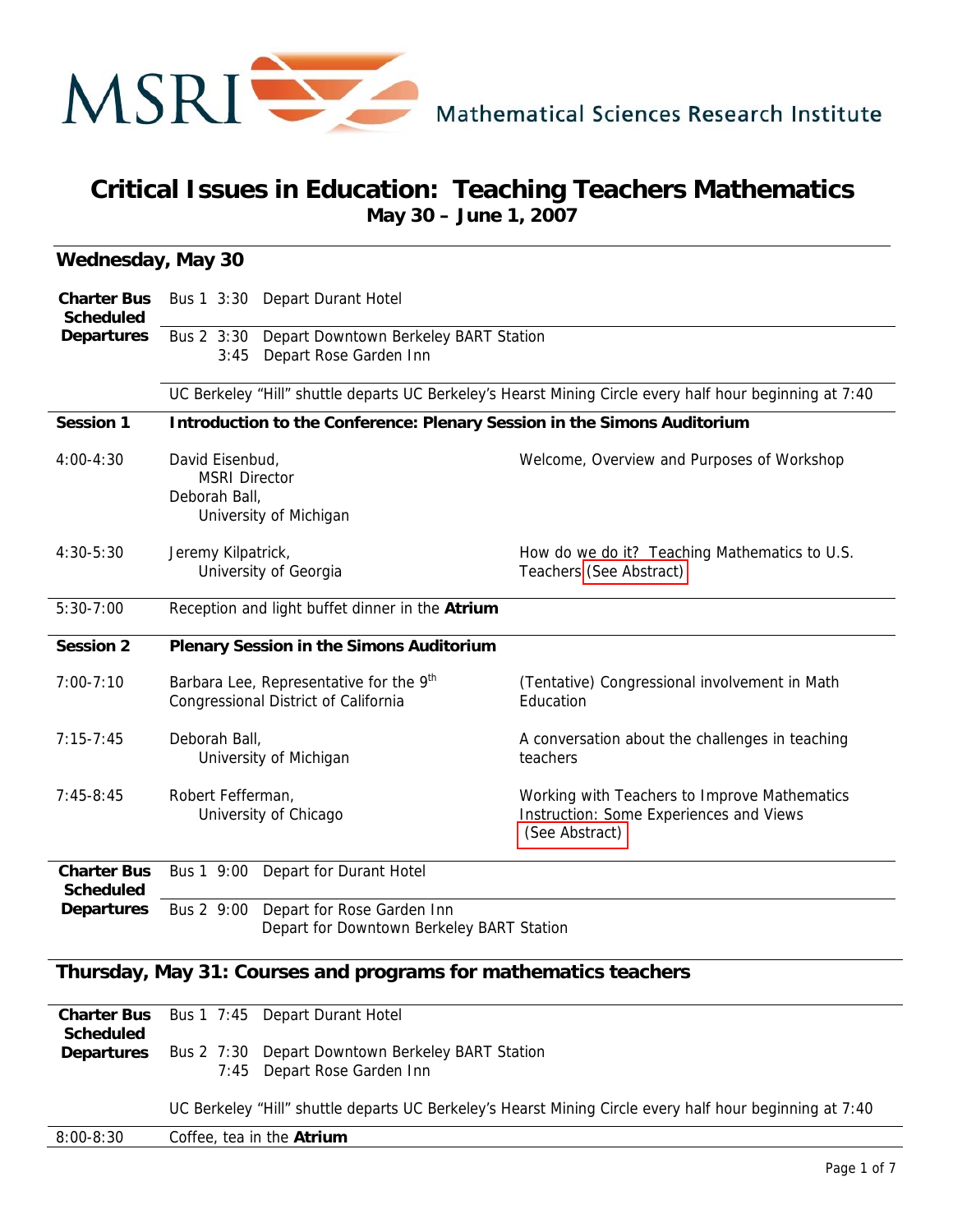| <b>Session 3</b> | Mathematical Knowledge for Teachers: Plenary Session in the Simons Auditorium                                                                                  |                                                                                                                                     |  |
|------------------|----------------------------------------------------------------------------------------------------------------------------------------------------------------|-------------------------------------------------------------------------------------------------------------------------------------|--|
| $8:30-8:40$      | Overview of the Day                                                                                                                                            |                                                                                                                                     |  |
| $8:40-9:30$      | Hung-Hsi Wu,<br>University of California, Berkeley                                                                                                             | The mathematics K-12 teachers need to know<br>(See Abstract)                                                                        |  |
| 9:30-10:00       | Coffee, Tea, Danish, etc. in the Atrium                                                                                                                        |                                                                                                                                     |  |
| <b>Session 4</b> | <b>Parallel Sessions</b>                                                                                                                                       | Designing Opportunities for Teachers to Develop Mathematical Knowledge for Teaching:                                                |  |
| 4a               | <b>Simons Auditorium</b>                                                                                                                                       |                                                                                                                                     |  |
| 10:00-10:50      | Ken Gross,<br>University of Vermont and<br>Judi Laird,<br>Vermont Mathematics Initiative                                                                       | The Vermont Mathematics Initiative (See Abstract)                                                                                   |  |
| 10:55-11:45      | Reuben Farley,<br>Virginia Commonwealth University<br>Kristina Anthony,<br>Virginia Commonwealth University<br>Susan Birnie,<br>Alexandria City Public Schools | Collaborative Efforts to Prepare K-8 Mathematics<br>Specialists (See Abstract)                                                      |  |
| 11:50-12:10      | Moderator                                                                                                                                                      | A discussion of the Vermont and Virginia projects                                                                                   |  |
| 4b               | Baker Board Room, 2 <sup>nd</sup> floor, turn right at the top of the stairs                                                                                   |                                                                                                                                     |  |
| 10:00-10:50      | Efraim Armendariz,<br>University of Texas<br>Altha Rodin,<br>University of Texas<br>Margaret Batchelor,<br>University of Texas                                 | UTeach at the University of Texas (See Abstract)                                                                                    |  |
| 10:55-11:45      | Irwin Kra,<br>Math for America<br>Jonathan Schweig,<br>Math for America                                                                                        | MfA: A replicable NYC program (See Abstract)                                                                                        |  |
| 11:50-12:10      | Moderator                                                                                                                                                      | A discussion of UTeach and Math for America                                                                                         |  |
| 4c               | <b>Commons Room</b> , $2^{nd}$ floor, turn left at the top of the stairs                                                                                       |                                                                                                                                     |  |
| 10:00-10:50      | Richard F. Voss,<br>Florida Atlantic University<br>Markus Hohenwarter,<br>Florida Atlantic University<br>Guy Barmoha,<br><b>Broward County Public Schools</b>  | MSP Content and Technology Training for Middle<br>Grades Teachers (See Abstract)                                                    |  |
| 10:55-11:45      | Phil Wagreich,<br>University of Illinois at Chicago<br>Bonnie Saunders,<br>University of Illinois at Chicago                                                   | A Mathematics Concentration for Pre-service<br>Elementary School Teachers: An Existence Proof and<br>New Conjectures (See Abstract) |  |
| 11:50-12:10      | Moderator                                                                                                                                                      | A discussion of the Florida Atlantic MSP and the UIC<br>mathematics concentration program                                           |  |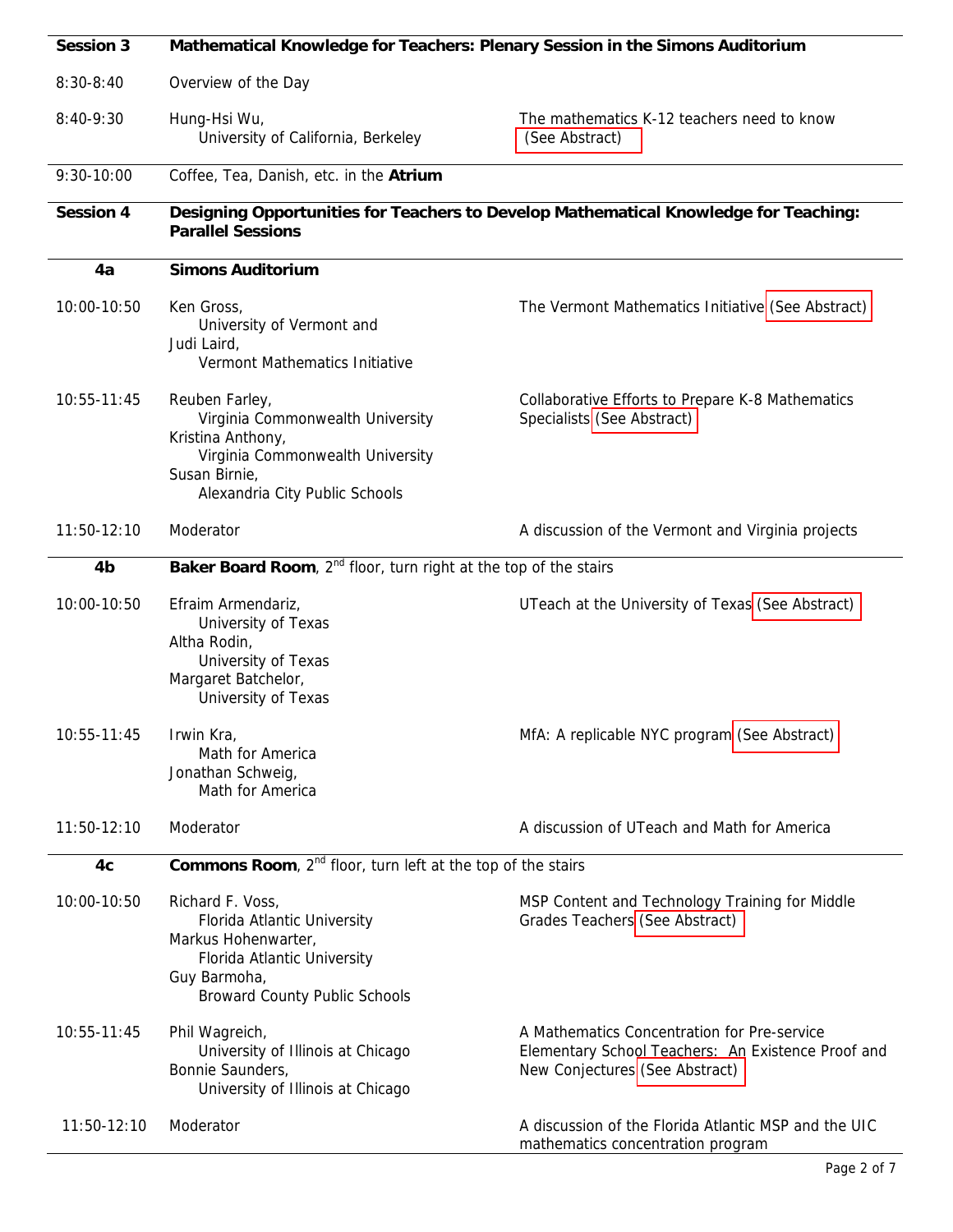| 4d               | Library, first floor, to the left as you enter the front door                                                                                                                                                                                                                                                |                                                                                                                     |  |
|------------------|--------------------------------------------------------------------------------------------------------------------------------------------------------------------------------------------------------------------------------------------------------------------------------------------------------------|---------------------------------------------------------------------------------------------------------------------|--|
| 10:00-12:10      | Susan Jo Russell,<br><b>TERC</b><br>Virginia Babstable,<br>Mount Holyoke College<br>Sybilla Beckmann<br>University of Georgia<br>Ben Ford<br>Sonoma State University<br>Deborah Schifter,<br><b>EDC</b><br>Ana Vaisenstein,<br><b>Boston Public Schools</b><br>Carol Walker,<br><b>Boston Public Schools</b> | Mathematicians Writing for Educators: Collaboration<br>Across Disciplines (See Abstract)                            |  |
| $12:15 - 1:25$   | and the picnic area across from the patio adjoining the front door.                                                                                                                                                                                                                                          | Lunch at MSRI in the Atrium. Please enjoy all the eating spaces on the decks surrounding the building,              |  |
| <b>Session 5</b> | <b>Courses for Teaching Teachers Mathematics: Parallel Sessions</b>                                                                                                                                                                                                                                          |                                                                                                                     |  |
| 5a               | Baker Board Room, $2^{nd}$ floor, turn right at the top of the stairs                                                                                                                                                                                                                                        |                                                                                                                     |  |
| $1:25 - 2:15$    | Glenn Stevens,<br><b>Boston University</b><br>Al Cuoco,<br><b>EDC</b><br>Wayne Harvey,<br><b>EDC</b><br>Ryota Matsuura,<br><b>Boston University</b><br>Steve Rosenberg,<br><b>Boston University</b><br>Sarah Sword,<br><b>EDC</b>                                                                            | The Impact of Immersion in Mathematics on Teachers<br>(See Abstract)                                                |  |
| $2:20-3:10$      | Ruth Parker,<br><b>Mathematics Education Collaborative</b>                                                                                                                                                                                                                                                   | Learning Together: Implementing Inquiry-based<br>Content Courses for K-20 Teachers of Mathematics<br>(See Abstract) |  |
| $3:15-3:30$      | Moderator                                                                                                                                                                                                                                                                                                    | A discussion of Focus on Mathematics and the Greater<br>Birmingham Mathematics Partnership                          |  |
| 5 <sub>b</sub>   | <b>Simons Auditorium</b>                                                                                                                                                                                                                                                                                     |                                                                                                                     |  |
| $1:25 - 2:15$    | Deborah Ball,<br>University of Michigan<br>Wendy Aaron,<br>University of Michigan<br>Hyman Bass,<br>University of Michigan<br>Laurie Sleep,<br>University of Michigan<br>Mark Thames,<br>University of Michigan                                                                                              | Learning Mathematical Knowledge for Elementary<br>School Teaching at the University of Michigan<br>(See Abstract)   |  |
| $2:20-3:10$      | Dawn Berk,<br>University of Delaware<br>James Hiebert,<br>University of Delaware                                                                                                                                                                                                                             | The Mathematical Education of Elementary Teachers<br>at Delaware (See Abstract)                                     |  |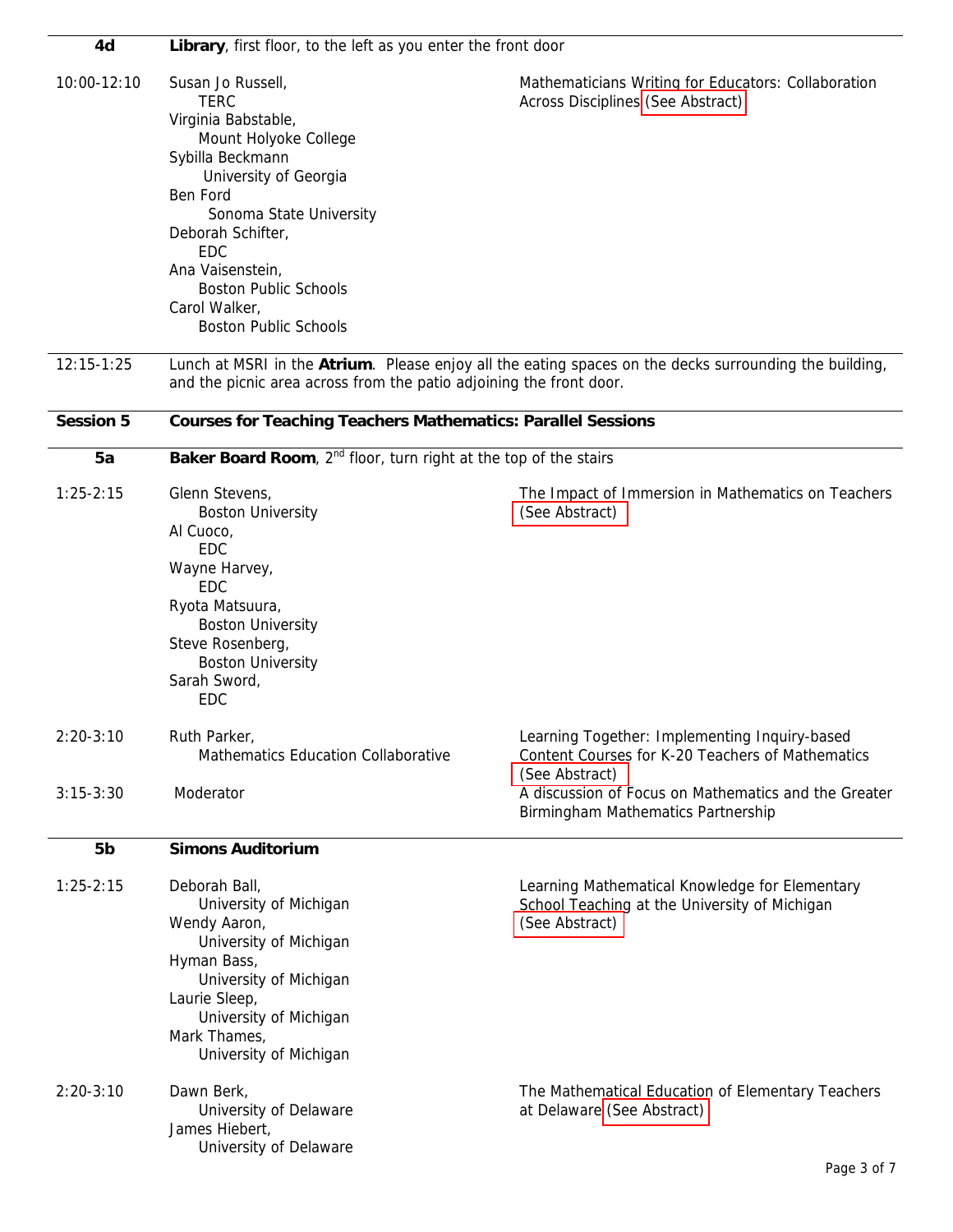| $3:15-3:30$      | Moderator                                                                                                                                                                                                                                                                                                                                                                                                                                                            | A discussion of the Michigan and Delaware elementary<br>education programs                                                                                                                                                                                         |  |
|------------------|----------------------------------------------------------------------------------------------------------------------------------------------------------------------------------------------------------------------------------------------------------------------------------------------------------------------------------------------------------------------------------------------------------------------------------------------------------------------|--------------------------------------------------------------------------------------------------------------------------------------------------------------------------------------------------------------------------------------------------------------------|--|
| 5c               | Library, 1st floor, to the left as you enter the front door.                                                                                                                                                                                                                                                                                                                                                                                                         |                                                                                                                                                                                                                                                                    |  |
| $1:25 - 2:15$    | Heather Calahan,<br><b>UCLA</b><br>Theodore Gamelin,<br><b>UCLA</b>                                                                                                                                                                                                                                                                                                                                                                                                  | Teaching Teachers in a Research Mathematics<br>Department (See Abstract)                                                                                                                                                                                           |  |
| $2:20-3:10$      | Dale Oliver,<br>Humboldt State University                                                                                                                                                                                                                                                                                                                                                                                                                            | Content and Process in a Year-Long Capstone<br>Sequence for Secondary Teachers (See Abstract)                                                                                                                                                                      |  |
| $3:15 - 3:30$    | Moderator                                                                                                                                                                                                                                                                                                                                                                                                                                                            | A discussion of the capstone courses at UCLA and<br>Humboldt State                                                                                                                                                                                                 |  |
| 5d               | Commons Room, 2 <sup>nd</sup> floor, turn left at the top of the stairs                                                                                                                                                                                                                                                                                                                                                                                              |                                                                                                                                                                                                                                                                    |  |
| $1:25-2:00$      | Amy Cohen,<br><b>Rutgers University</b>                                                                                                                                                                                                                                                                                                                                                                                                                              | Connecting Math Major Content to High School<br>Curriculum (See Abstract)                                                                                                                                                                                          |  |
| $2:05 - 2:40$    | Bret Benesh,<br>Harvard University<br>Thomas Judson,<br>Harvard University<br>Matthew Leingang,<br>Harvard University                                                                                                                                                                                                                                                                                                                                                | Two non-traditional content courses for in-service<br>high school teachers at the Harvard Extension School<br>(See Abstract)                                                                                                                                       |  |
| $2:45-3:30$      | Richard Askey,<br>University of Wisconsin                                                                                                                                                                                                                                                                                                                                                                                                                            | Using TIMSS videos for professional development<br>(See Abstract)                                                                                                                                                                                                  |  |
| $3:30-4:00$      | Coffee, Tea, Snacks in the Atrium                                                                                                                                                                                                                                                                                                                                                                                                                                    |                                                                                                                                                                                                                                                                    |  |
| <b>Session 6</b> | Teachers' Opportunities for Learning Mathematics for Teaching: Plenary Session in the<br><b>Simons Auditorium</b>                                                                                                                                                                                                                                                                                                                                                    |                                                                                                                                                                                                                                                                    |  |
| 4:00-5:00        | Raven McCrory,<br>Michigan State University                                                                                                                                                                                                                                                                                                                                                                                                                          | The Mathematical Education of Elementary Teachers:<br>Courses, Textbooks, and Opportunities to Learn<br>(See Abstract)                                                                                                                                             |  |
| <b>Session 7</b> | A Closer Look at Programs: Parallel Sessions                                                                                                                                                                                                                                                                                                                                                                                                                         |                                                                                                                                                                                                                                                                    |  |
| $5:10-6:00$      | A Closer Look: Representatives of 11 programs will be available to meet with participants in small groups,<br>offering an opportunity to ask questions and learn more about their program                                                                                                                                                                                                                                                                            |                                                                                                                                                                                                                                                                    |  |
|                  | Elementary Math Education at Delaware<br>$\bullet$<br>Elementary Math Education at Michigan<br>$\bullet$<br>Elementary Math Education at UIC<br>$\bullet$<br>Florida Atlantic MSP<br>$\bullet$<br><b>Focus on Mathematics</b><br>$\bullet$<br>The Humboldt Capstone Course<br>$\bullet$<br>Math for America<br>$\bullet$<br>UTeach<br>$\bullet$<br>The UCLA Capstone Course<br>$\bullet$<br>Vermont Mathematics Initiative<br>$\bullet$<br>Virginia Math Specialists | Second Floor North Corridor (1)<br>Simons Auditorium, balcony<br>Second Floor South Corridor<br>Second Floor North Corridor (2)<br>Atrium (2)<br>Library (1)<br><b>Baker Board Room</b><br>Atrium (1)<br>Library (2)<br>Commons Room<br>Third Floor South Corridor |  |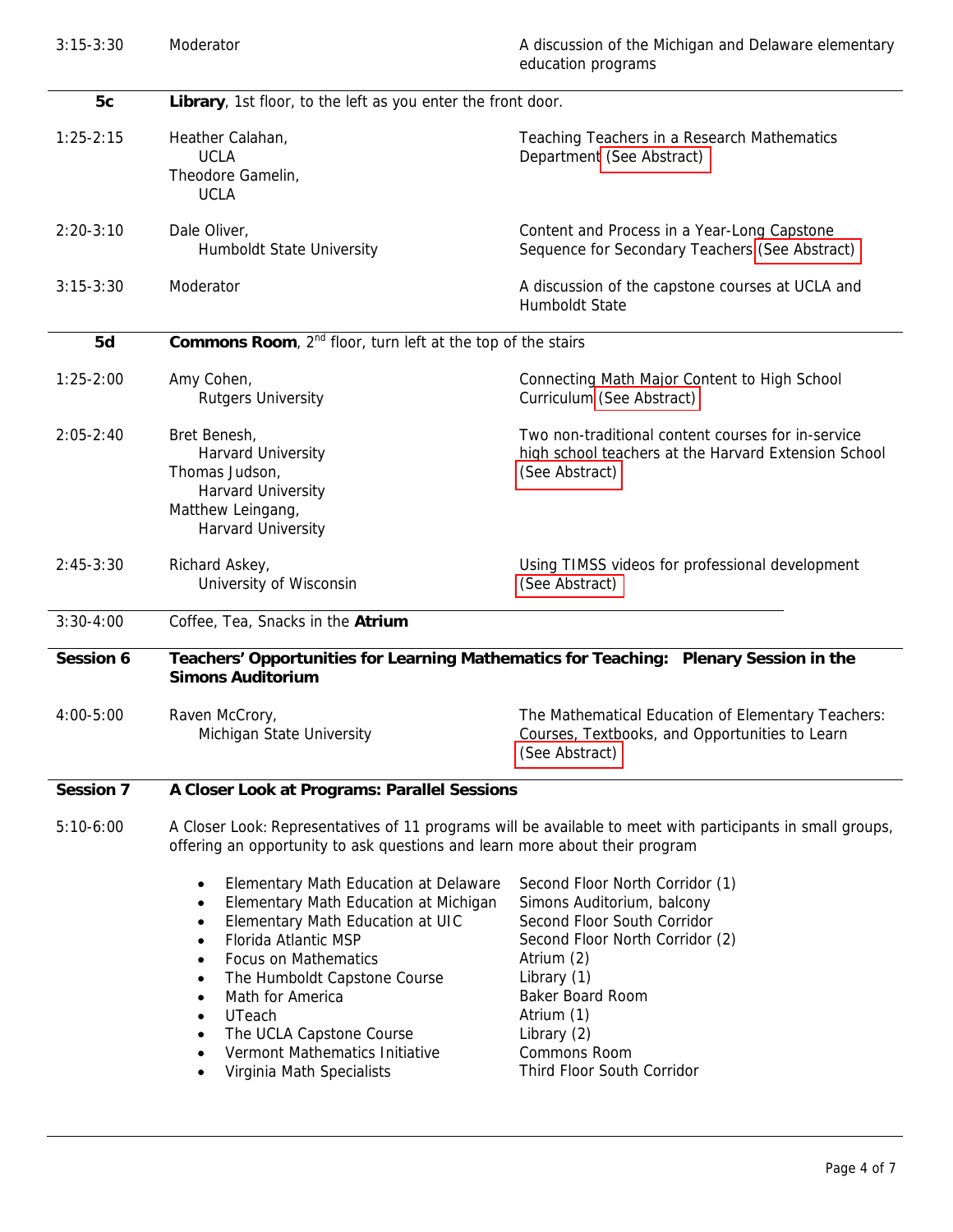|           | <b>Charter Bus</b> Bus 1 6:10 Depart for Durant Hotel   |
|-----------|---------------------------------------------------------|
| Scheduled |                                                         |
|           | <b>Departures</b> Bus 1 6:10 Depart for Rose Garden Inn |
|           | Depart for Downtown Berkeley BART Station               |

UC Berkeley "Hill" shuttle departs MSRI every half hour beginning at 7:55am (last departure is 7:15pm)

| Friday, June 1                        |                                                                                                                                                                                     |                                                                                                                                                             |  |
|---------------------------------------|-------------------------------------------------------------------------------------------------------------------------------------------------------------------------------------|-------------------------------------------------------------------------------------------------------------------------------------------------------------|--|
| <b>Charter Bus</b>                    | Bus 1 7:45<br><b>Depart Durant Hotel</b><br>Bus 2 7:30<br>Depart Downtown Berkeley BART Station<br>Depart Rose Garden Inn<br>7:45                                                   |                                                                                                                                                             |  |
| <b>Scheduled</b><br><b>Departures</b> |                                                                                                                                                                                     |                                                                                                                                                             |  |
|                                       | UC Berkeley "Hill" shuttle departs UC Berkeley's Hearst Mining Circle every half hour beginning at 7:40                                                                             |                                                                                                                                                             |  |
| $8:00 - 8:30$                         | Coffee, tea in the Atrium                                                                                                                                                           |                                                                                                                                                             |  |
| <b>Session 8</b>                      | Connecting Communities in Teachers' Mathematical Education: Plenary Session in the<br><b>Simons Auditorium</b>                                                                      |                                                                                                                                                             |  |
| $8:30 - 8:40$                         | Overview of the day                                                                                                                                                                 |                                                                                                                                                             |  |
| $8:40-9:25$                           | Judit Moschkovich,<br>University of California, Santa Cruz                                                                                                                          | What mathematics teachers need to learn about<br>language (See Abstract)                                                                                    |  |
| $9:25 - 10:15$                        | Ruth Heaton,<br>University of Nebraska-Lincoln<br>Jim Lewis,<br>University of Nebraska-Lincoln<br>Cynthia Anhalt,<br>University of Arizona<br>Matt Ondrus,<br>University of Arizona | <b>Panel Discussion</b><br>Mathematics Educator-Mathematician partnerships for<br>educating teachers: Examples from Nebraska and<br>Arizona (See Abstracts) |  |
| 10:15-10:45                           | Coffee, tea, in the Atrium                                                                                                                                                          |                                                                                                                                                             |  |
| <b>Session 9</b>                      | Materials for Teaching Teachers' Mathematics: Parallel Sessions                                                                                                                     |                                                                                                                                                             |  |
| 9a                                    | <b>Simons Auditorium</b>                                                                                                                                                            |                                                                                                                                                             |  |
| 10:45-11:35                           | Judy Sowder,<br>San Diego State University                                                                                                                                          | Reconceptualizing Mathematics: Curriculum Materials<br>for Elementary and Middle School Teachers<br>(See Abstract)                                          |  |
| 11:40-12:30                           | Sybilla Beckmann,<br>University of Georgia                                                                                                                                          | Mathematics for Elementary Teachers: A Focus on<br>"Explaining Why" (See Abstract)                                                                          |  |
| 9b                                    | <b>Baker Board Room</b> , $2^{nd}$ floor, turn right at the top of the stairs                                                                                                       |                                                                                                                                                             |  |
| 10:45-11:35                           | Nanette Seago,<br>WestEd                                                                                                                                                            | Learning and Teaching Linear Functions: Video Cases<br>for Mathematics Professional Development<br>(See Abstract)                                           |  |
| 11:40-12:30                           | Deborah Schifter,<br><b>EDC</b><br>Susan Jo Russell,<br><b>TERC</b><br>Virginia Bastable,<br>Mount Holyoke College                                                                  | Developing Mathematical Ideas: A Program for<br>Teacher Learning (See Abstract)                                                                             |  |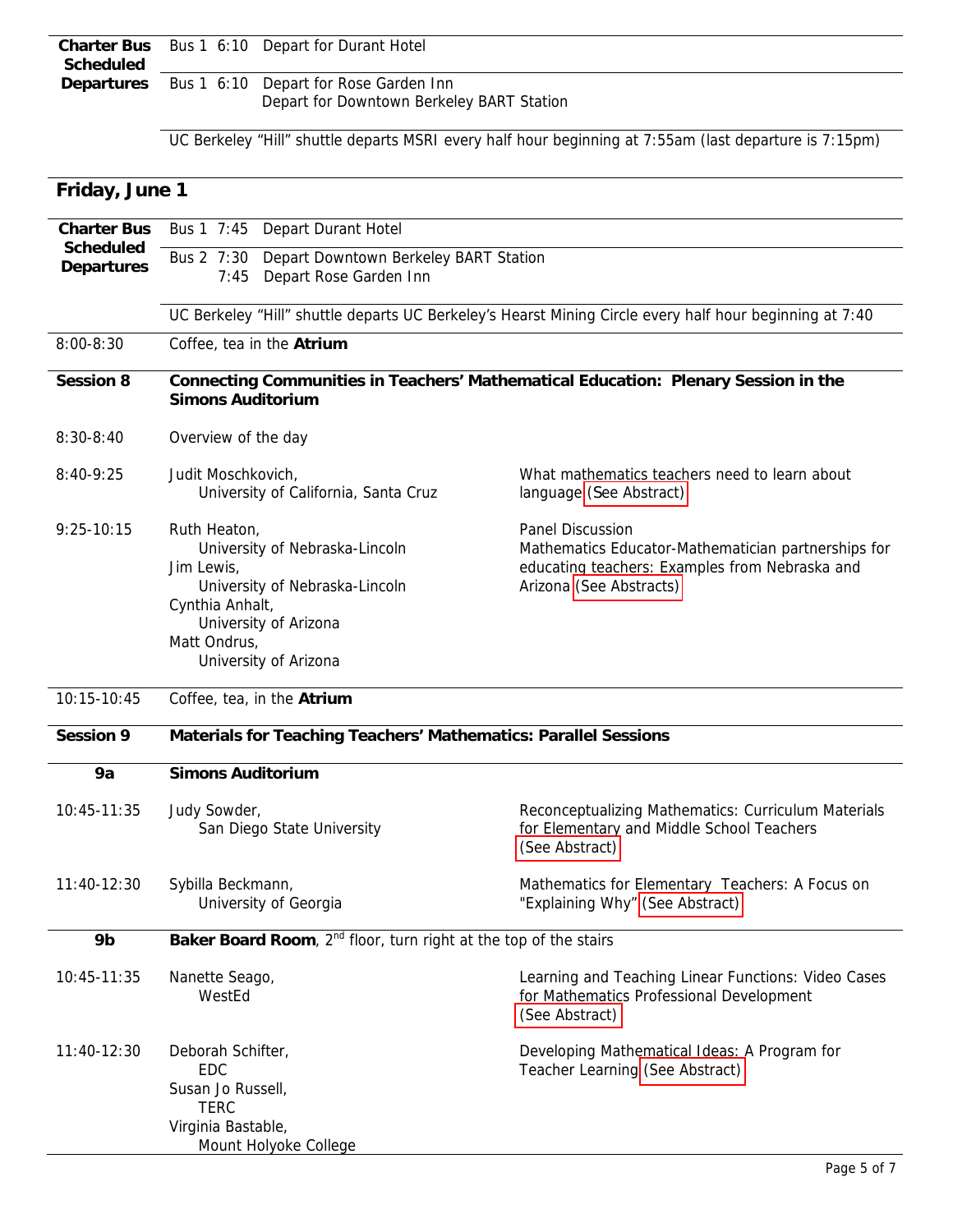| 9c                | <b>Commons Room</b> , $2^{nd}$ floor, turn left at the top of the stairs                                                                                                      |                                                                                                                              |  |
|-------------------|-------------------------------------------------------------------------------------------------------------------------------------------------------------------------------|------------------------------------------------------------------------------------------------------------------------------|--|
| 10:45-11:35       | Hung-Hsi Wu,<br>University of California, Berkeley                                                                                                                            | Professional Development: The Hard Work of Learning<br>Mathematics (See Abstract)                                            |  |
| $11:40-12:30$     | Markus Hohenwarter,<br>Florida Atlantic University<br>Guy Barmoha<br><b>Broward County Public Schools</b>                                                                     | GeoGebra: Open Source Software for Learning and<br><b>Teaching Mathematics (See Abstract)</b>                                |  |
| 12:35-1:45        | Lunch at MSRI in the Atrium. Please enjoy all the eating spaces on the decks surrounding the building,<br>and the picnic area across from the patio adjoining the front door. |                                                                                                                              |  |
| <b>Session 10</b> | Examining Efforts to Teach Teachers Mathematics: Plenary Session in the Simons<br>Auditorium                                                                                  |                                                                                                                              |  |
| $1:45-2:05$       | Sybilla Beckmann,<br>University of Georgia                                                                                                                                    | Mentoring faculty and graduate students interested in<br>teaching teachers (See Abstract)                                    |  |
| $2:05 - 3:20$     | James Hiebert,<br>University of Delaware<br>Heather Hill,<br>University of Michigan<br>Ken Gross,<br>University of Vermont                                                    | Studying the effectiveness of our efforts to teach<br>teachers mathematics (See Abstract)                                    |  |
| $3:20-3:50$       | Coffee, Tea, and snacks in the Atrium                                                                                                                                         |                                                                                                                              |  |
| <b>Session</b>    | Resources for Teaching Teachers Mathematics: Parallel Sessions                                                                                                                |                                                                                                                              |  |
| 11a               | <b>Simons Auditorium</b>                                                                                                                                                      |                                                                                                                              |  |
| $3:50-4:40$       | Thomas Parker,<br>Michigan State University                                                                                                                                   | A focused course for elementary teachers: building<br>teacher knowledge and confidence via Asian<br>textbooks (See Abstract) |  |
| $4:45-5:35$       | Gary Jensen,<br><b>Washington University</b>                                                                                                                                  | Arithmetic for Prospective Teachers: How should we<br>begin the road to PUFM? (See Abstract)                                 |  |
| 11 <sub>b</sub>   | Baker Board Room, 2 <sup>nd</sup> floor, turn right at the top of the stairs                                                                                                  |                                                                                                                              |  |
| $3:50-4:30$       | Judith Jacobs,<br>California State Polytechnic<br>University, Pomona<br>Greisy Winicki Landman,<br>California State<br>Polytechnic University, Pomona                         | Incorporating English Learner Strategies in<br>Mathematics Courses for Teachers (See Abstract)                               |  |
| 4:35-5:05         | Ann Shannon,<br>Ann Shannon Consultants                                                                                                                                       | Using extended mathematics tasks to increase<br>teachers' mathematical knowledge for teaching<br>(See Abstract)              |  |
| $5:10-5:35$       | Virginia Warfield,<br>University of Washington                                                                                                                                | What French Didactique can say to American<br>mathematics educators (See Abstract)                                           |  |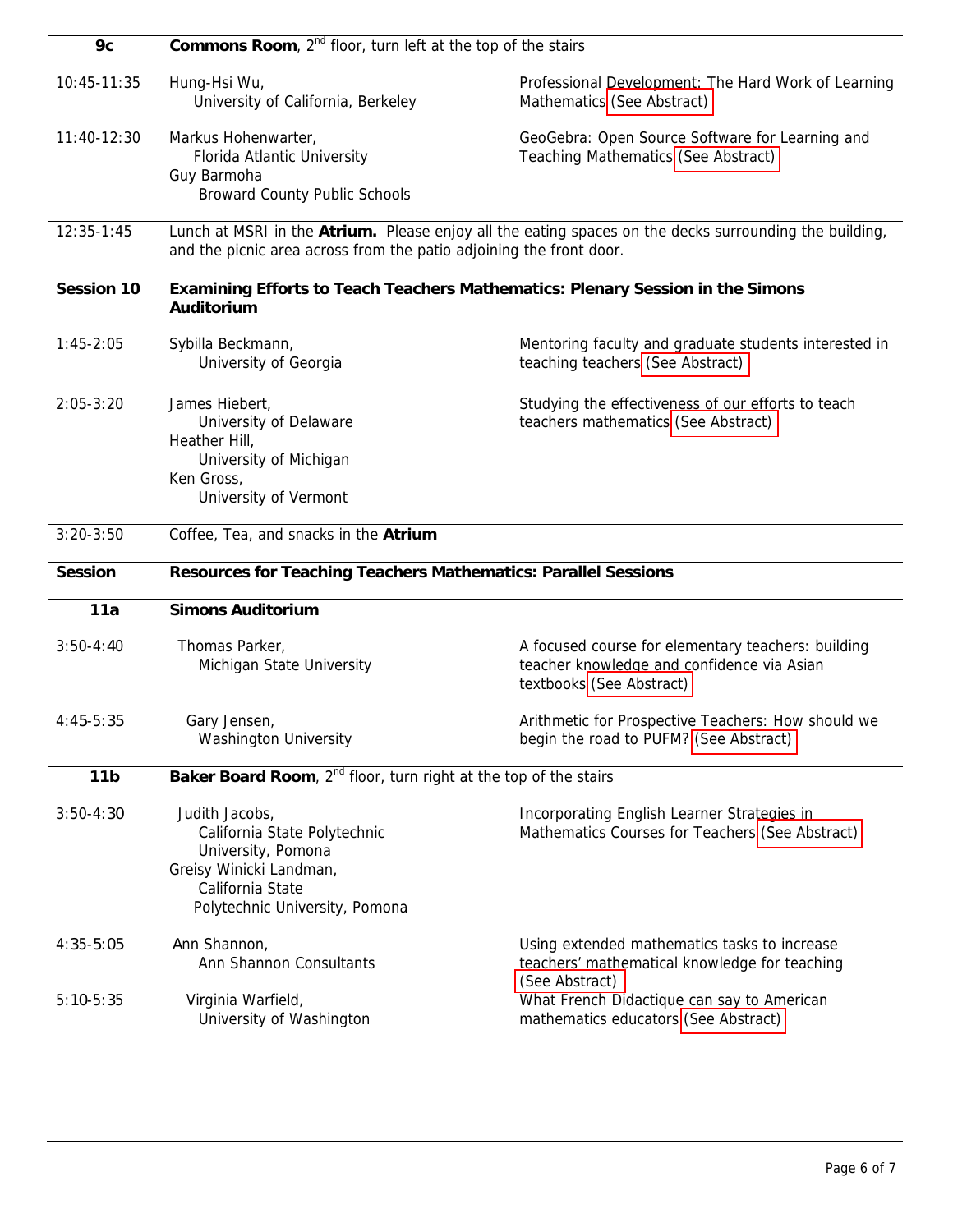| 11c                                   | Library, first floor, to the left as you enter the front door.                                                                                                                                                                                    |                                                                                              |  |
|---------------------------------------|---------------------------------------------------------------------------------------------------------------------------------------------------------------------------------------------------------------------------------------------------|----------------------------------------------------------------------------------------------|--|
| $3:45-5:30$                           | Susan Jo Russell,<br><b>TERC</b><br>Virginia Bastable,                                                                                                                                                                                            | Mathematicians Writing for Educators: Collaboration<br><b>Across Disciplines II</b>          |  |
|                                       | Mount Holyoke College<br>Sybilla Beckmann<br>University of Georgia<br>Ben Ford<br>Sonoma State University<br>Deborah Schifter,<br><b>EDC</b><br>Ana Vaisenstein,<br><b>Boston Public Schools</b><br>Carol Walker,<br><b>Boston Public Schools</b> | (This session is a continuation of the Thursday<br>morning session 4d)                       |  |
| 11d                                   | Commons Room, 2 <sup>nd</sup> floor, turn left at the top of the stairs                                                                                                                                                                           |                                                                                              |  |
| $3:50-4:20$                           | Alexander Givental,<br>University of California, Berkeley                                                                                                                                                                                         | Will mathematics ever make sense? (See Abstract)                                             |  |
| $4:25 - 4:55$                         | Harold M. Murai,<br>University of Kansas                                                                                                                                                                                                          | Foundation Mathematics for Teaching at the<br>Elementary and Secondary Levels (See Abstract) |  |
| $5:00 - 5:35$                         | Mike Winders,<br>Worcester State College<br>Richard Bisk,<br>Worcester State College                                                                                                                                                              | Model Drawing: Connecting Arithmetic to Algebra<br>(See Abstract)                            |  |
| Session 12                            | Closing Session: Facing the Challenge of Teaching Teachers Mathematics : Plenary Session<br>in the Simons Auditorium                                                                                                                              |                                                                                              |  |
| $5:40-6:00$                           | Deborah Ball,<br>University of Michigan                                                                                                                                                                                                           | Final thoughts about teaching teachers mathematics                                           |  |
| $6:00 - 7:00$                         | Reception in the Atrium                                                                                                                                                                                                                           |                                                                                              |  |
| <b>Charter Bus</b>                    | Depart for Durant Hotel<br>Bus 1 7:15                                                                                                                                                                                                             |                                                                                              |  |
| <b>Scheduled</b><br><b>Departures</b> | Bus 1 7:15<br>Depart for Rose Garden Inn<br>Downtown Berkeley BART Station                                                                                                                                                                        |                                                                                              |  |

7:15 UC Berkeley "Hill" shuttle bus last departure from MSRI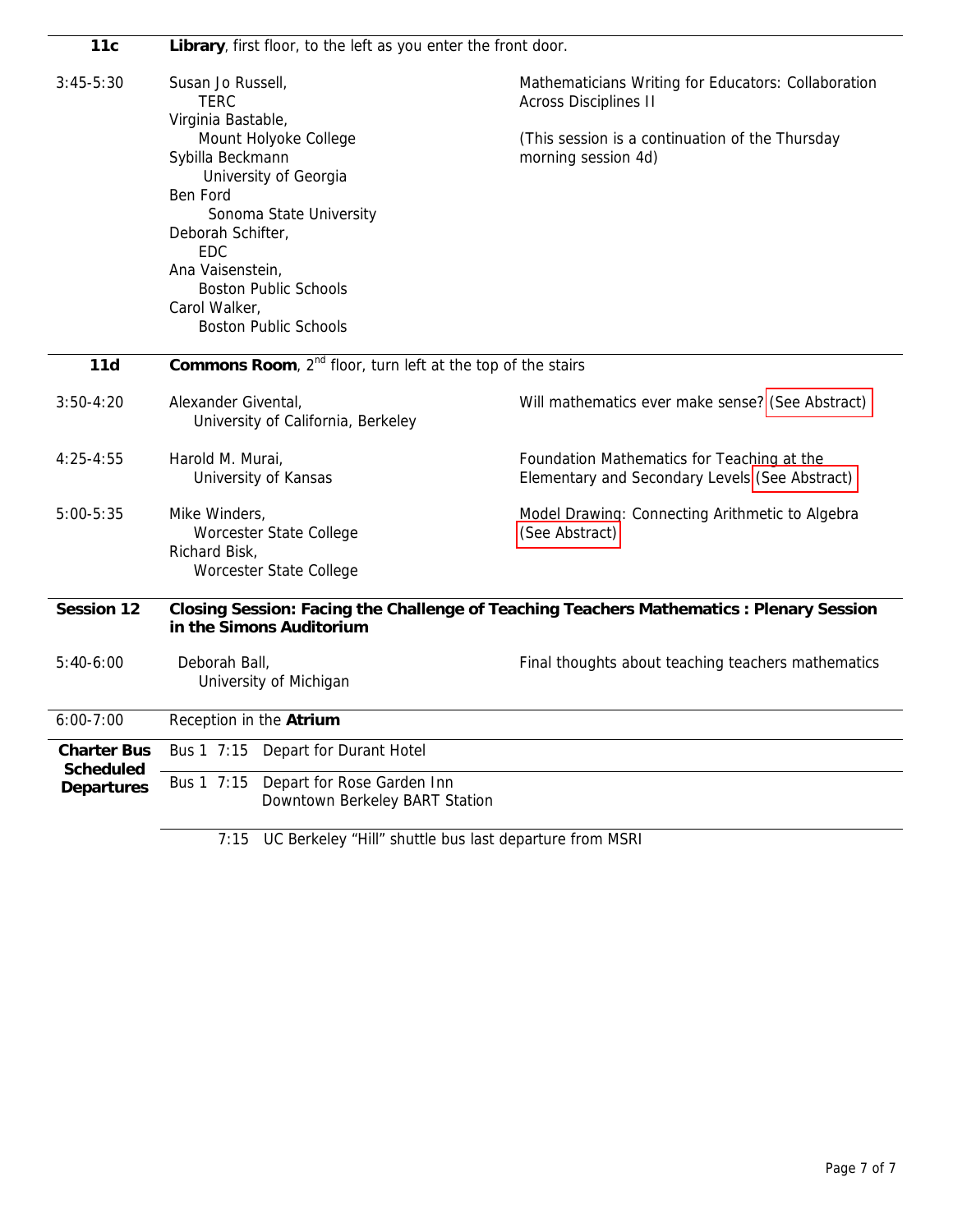# **Abstracts**

<span id="page-7-0"></span>*How do we do it? Teaching Mathematics to U.S. Teachers* 

Jeremy Kilpatrick, University of Georgia

If a system is a functionally related set of elements, then we have no system for teaching mathematics to U.S. teachers. We have courses and programs, but they do not operate in an organic fashion. In this talk, I address four questions: Who teaches? What mathematics? To whom? And how? Abandoning any attempt to be comprehensive, I make observations and raise issues arising from each question so as to provoke some thought on how we mathematics teacher educators and developers might improve our practice. Just as mathematics teachers need a coherent vision, so do we.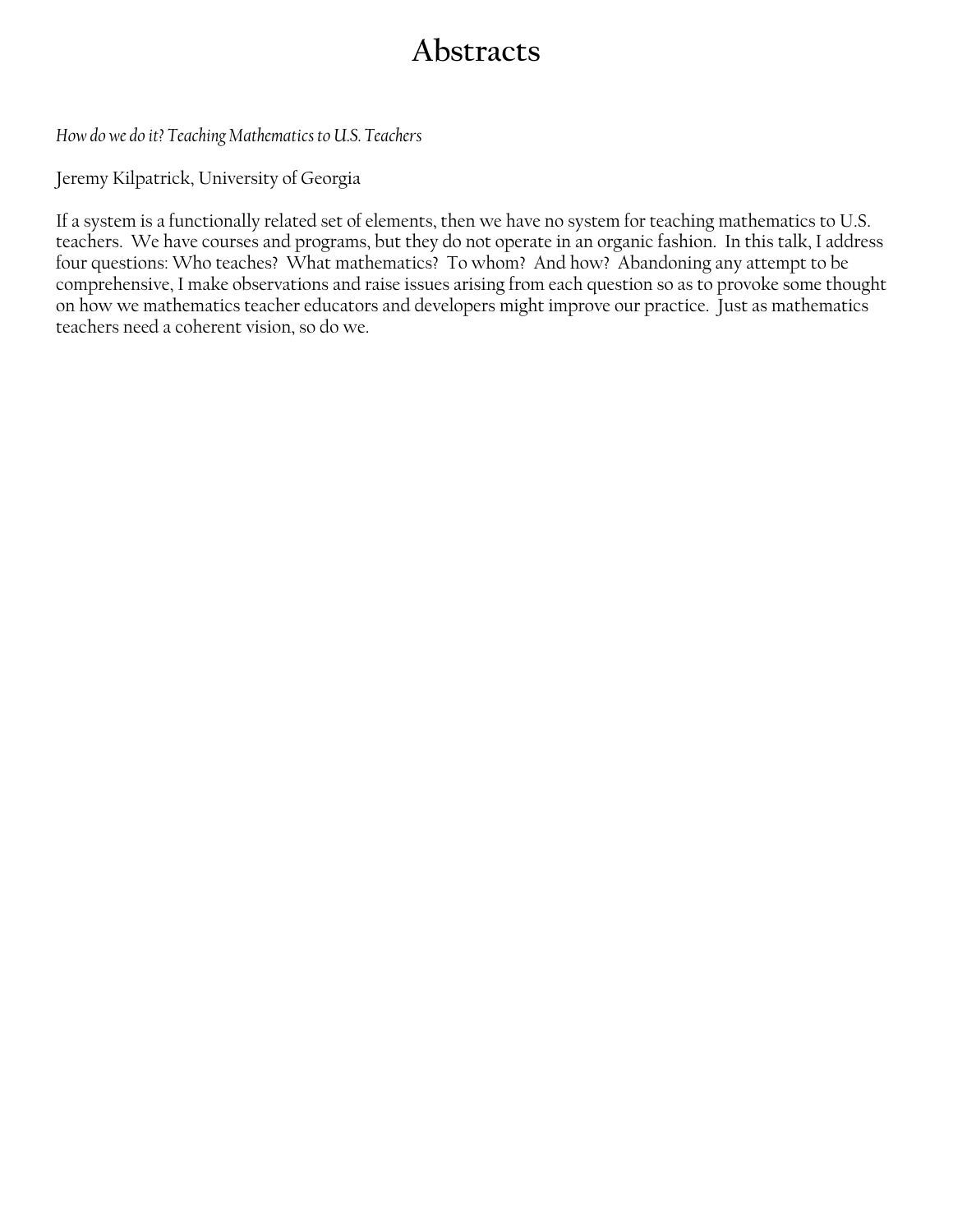#### <span id="page-8-0"></span>*Working with Teachers to Improve Mathematics Instruction: Some Experiences and Views*

## Robert Fefferman, University of Chicago

This will describe my experiences over the years in working with Chicago Public School teachers to improve both their understanding of mathematics, and their ability to teach it. I will explain what I've found in conducting classes for teachers and in visiting their schools. I will also offer some opinions on the role mathematicians should play in improving mathematics instruction and what children need to master in order to succeed in their studies of mathematics.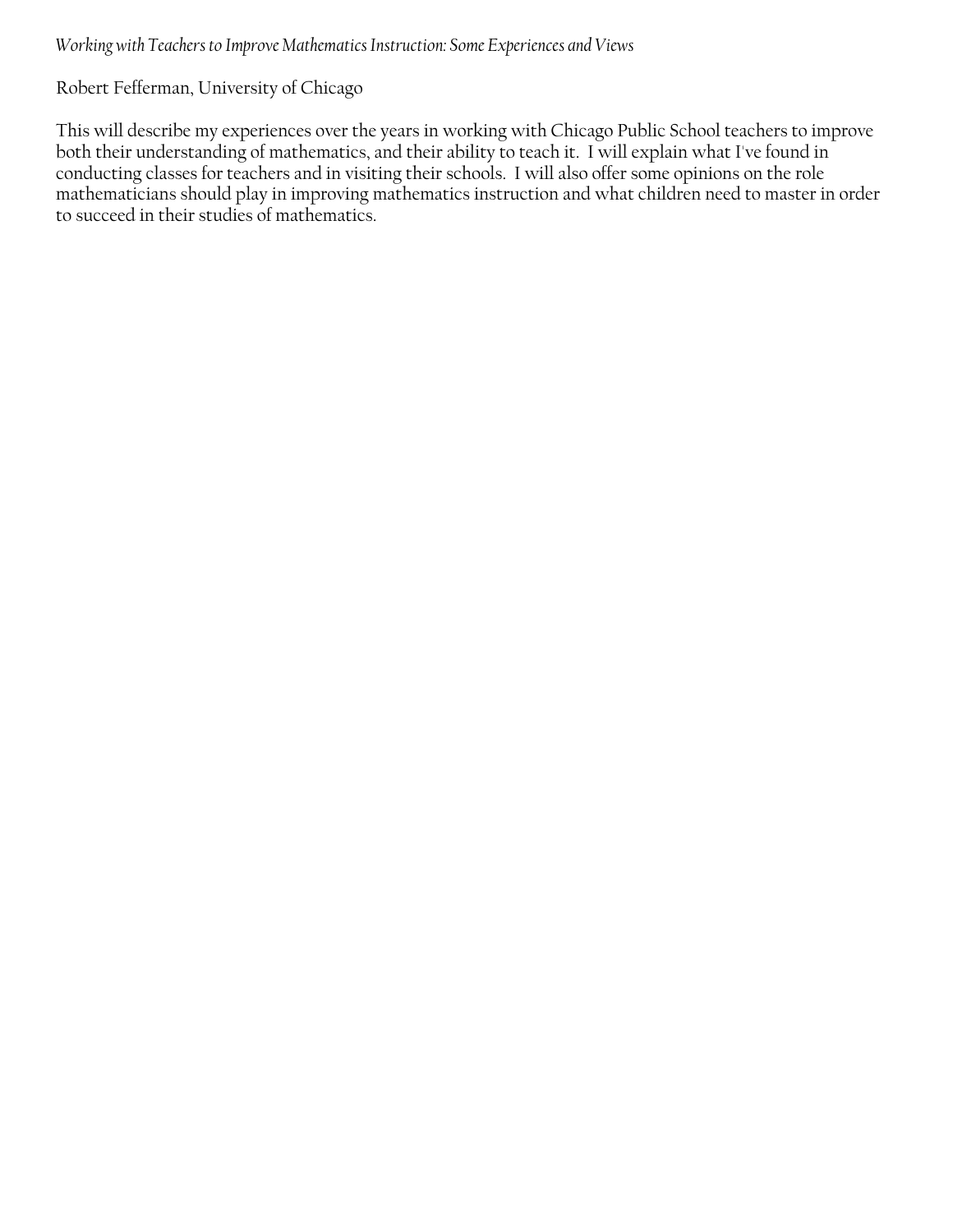<span id="page-9-0"></span>*The mathematics K-12 teachers need to know* 

Hung-Hsi Wu, University of California, Berkeley

This talk discusses the nature of the mathematics K-12 teachers need to know, and why they should know it.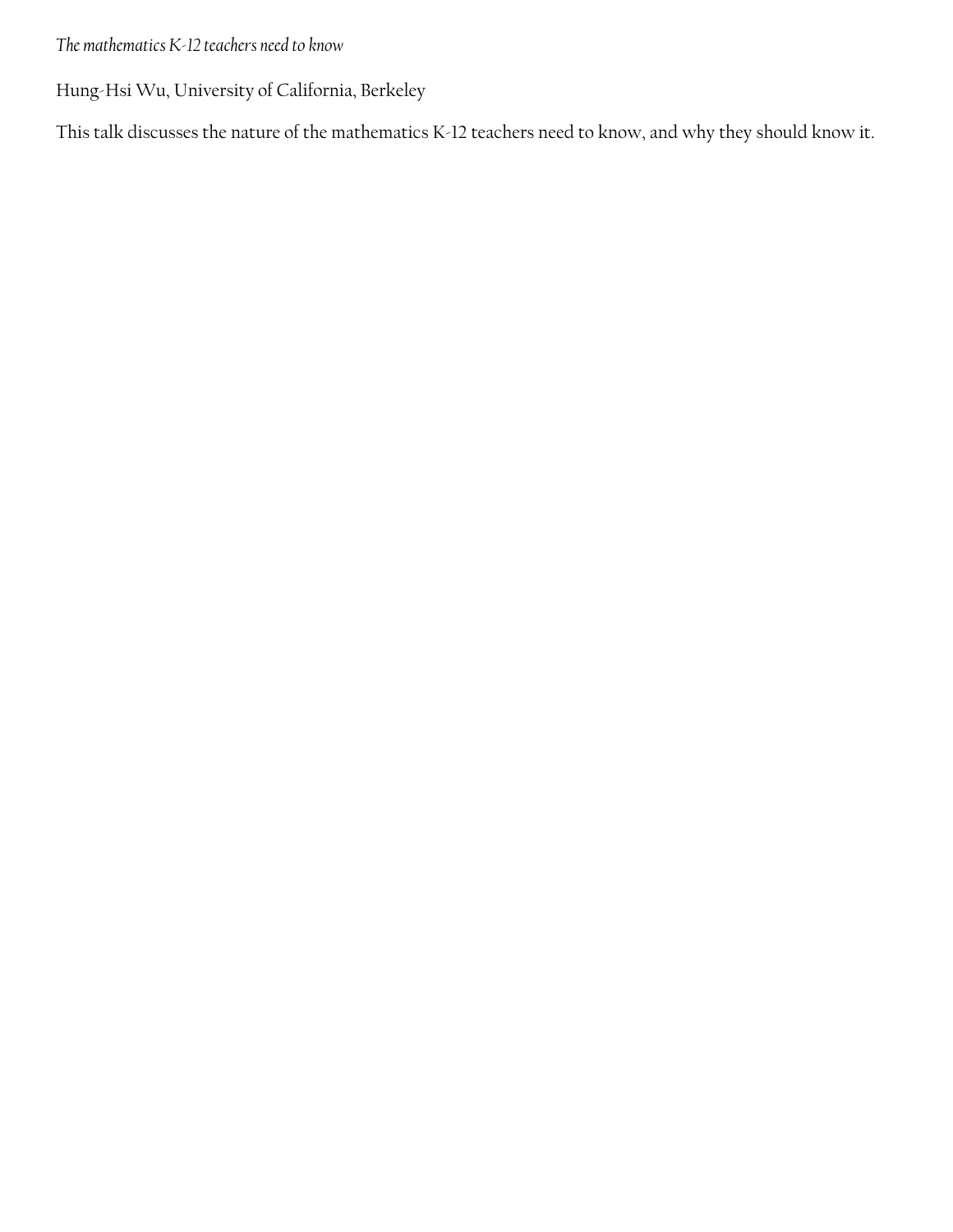<span id="page-10-0"></span>*The Vermont Mathematics Initiative* 

Ken Gross, University of Vermont Judi Laird, University of Vermont

The *Vermont Mathematics Initiative* (VMI) is a statewide mathematics professional development program that represents a partnership of the University of Vermont, the Vermont State Department of Education, and local school districts. At the heart of the VMI is a comprehensive, three-year, master's degree program, begun in 1999, designed to build a corps of mathematics teacher leaders across the state of Vermont who are deeply knowledgeable in mathematics content and can apply their knowledge to improve mathematics instruction. In formal evaluations conducted over several years, comparisons of VMI grouped schools with control schools has yielded an overall consistent pattern of the VMI schools exceeding the performance of control schools in both cross-sectional and longitudinal analysis. Originally designed for K-6 teachers, the program has been found to be equally successful with middle school teachers as well.

The second stage of the VMI, currently being piloted in AY2006-2007, is designed to reach all elementary teachers in the state with a core set of mathematics courses distilled from the VMI master's degree curriculum, in which the learning and transfer to the classroom is sustained regionally and in districts through mentoring by the VMI teacher leaders.

The VMI model has been adopted in other locations – in Nebraska, New Mexico, Massachusetts, and Little Rock, Arkansas – and the Intel Foundation is in the process of developing a national initiative based on the VMI.

This presentation will describe key features of the program that have resulted in improved teacher content knowledge, classroom practice, school and district leadership, and student learning.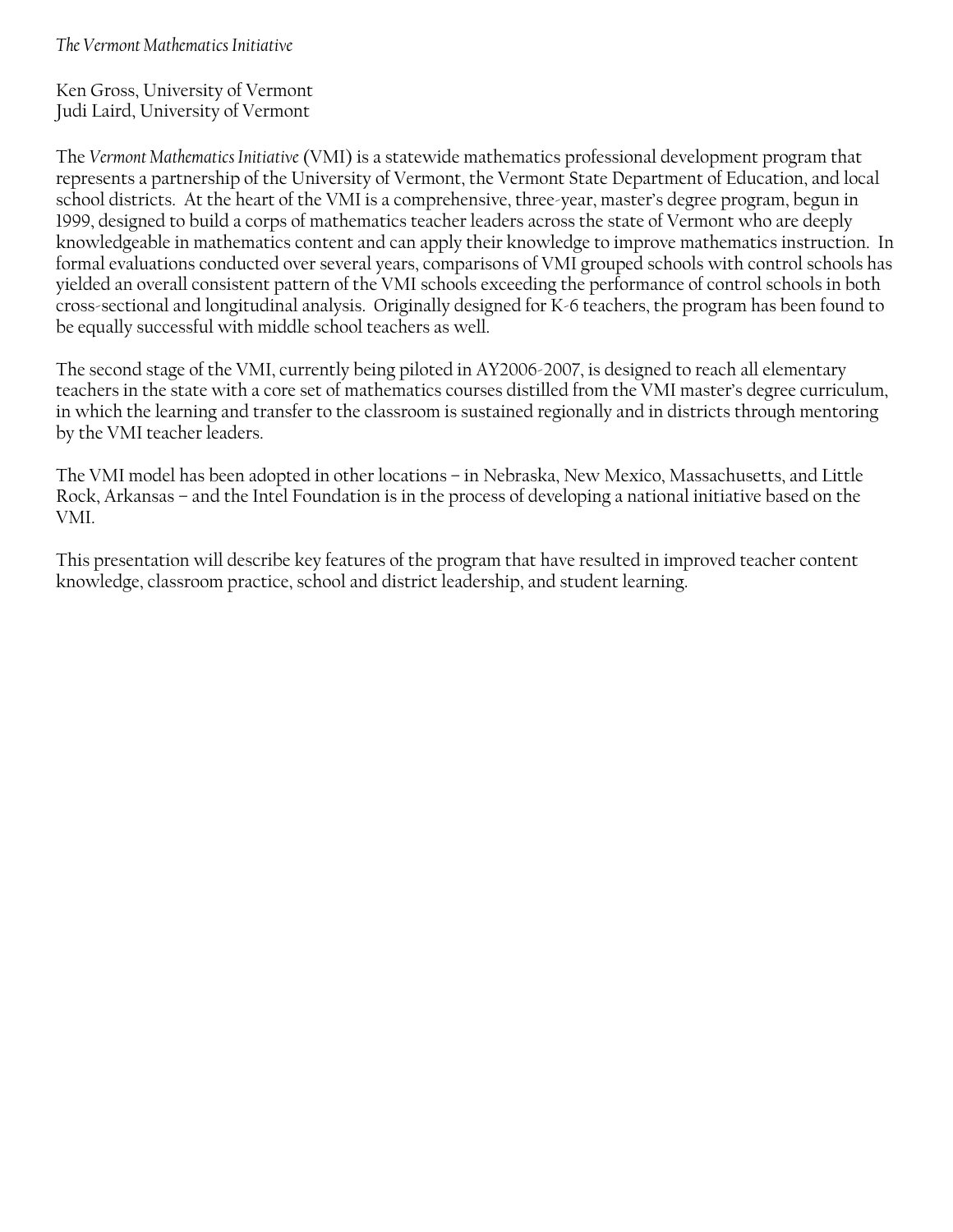#### <span id="page-11-0"></span>*Collaborative Efforts to Prepare K-8 Mathematics Specialists*

Reuben Farley, Virginia Commonwealth University Kristina Anthony, Virginia Commonwealth University Susan Birnie, Alexandria City Public Schools

The Mathematics Specialist movement in Virginia was initiated by mathematicians in the early 1990's and has progressed to the point where the Virginia Department of Education licensure endorsement for Specialists is anticipated to be finalized by July 1, 2007. This presentation focuses on the statewide preparation program for Mathematics Specialists which features pedagogical content courses and educational leadership courses which are collaboratively developed by statewide teams consisting of university mathematics and mathematics education faculty, school system mathematics supervisors and practicing mathematics master teachers. Mathematicians from universities across the state work with mathematics educators and school system mathematics supervisors and teachers in the development, teaching and continuing refinement of the pedagogical content courses and the leadership courses which constitute this preparation program. The functioning of course development teams and team-teaching teams will be presented. The Statewide Masters Degree Program under which much of the Mathematics Specialist preparation is offered will be discussed. Financial support sources will be acknowledged. Web page links to sites which provide many details concerning the aforementioned activities will be specified.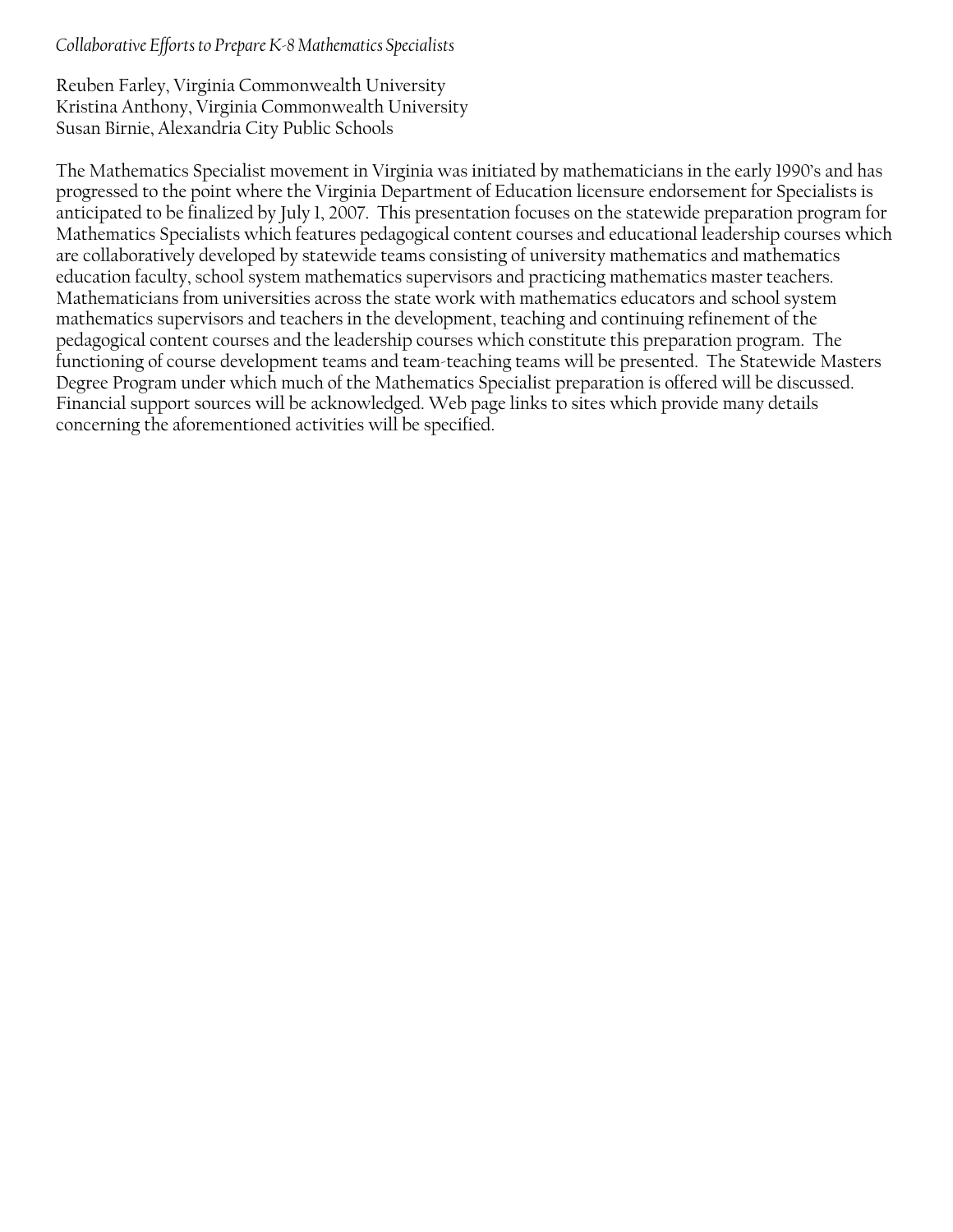## <span id="page-12-0"></span>*UTeach at the University of Texas*

Efraim Armendariz, University of Texas Altha Rodin, University of Texas Margaret Batchelor, University of Texas

UTeach is a collaborative program of the Colleges of Natural Sciences and Education as well as the Austin Independent School district. Its goal is to prepare and support secondary mathematics, science, and computer science teachers at UT Austin. The program was established in 1997 in response to the growing shortage of mathematics and science teachers in the secondary schools. Upon completion of the four-year program, students receive a bachelor's degree in the field in which they will teach as well as teacher certification.

Twenty-five percent of students in the College of Natural Sciences express an interest in teaching. The UTeach program is designed to give these students an opportunity to explore this possibility with hands-on experience in a public school classroom beginning in their freshman year. Students work with experienced AISD teachers who mentor them. In carefully calculated steps, the students' teaching experience becomes progressively longer and more independent.

UTeach combines rigorous preparation in mathematics and science with this early and on-going field experience in public schools. New pedagogy courses, focused on teaching science & mathematics, have been developed by both colleges, and are taught by UT professors and Master Teachers with advanced degrees. The curriculum emphasizes inquiry-based teaching and learning, use of technology, and research experience in mathematics and science. Emphasis is also placed on making connections between mathematics and the other sciences as well as between the mathematics taught at the university level and high school mathematics.

Expanding on the foundations of the UTeach Natural Sciences undergraduate program, the SUMMER UTeach Master of Arts in Science and Mathematics Education was introduced in 2004. This degree program is designed to produce the next generation of Master Teacher leaders - individuals who will return to the classroom and their school districts as highly qualified content and instructional specialists.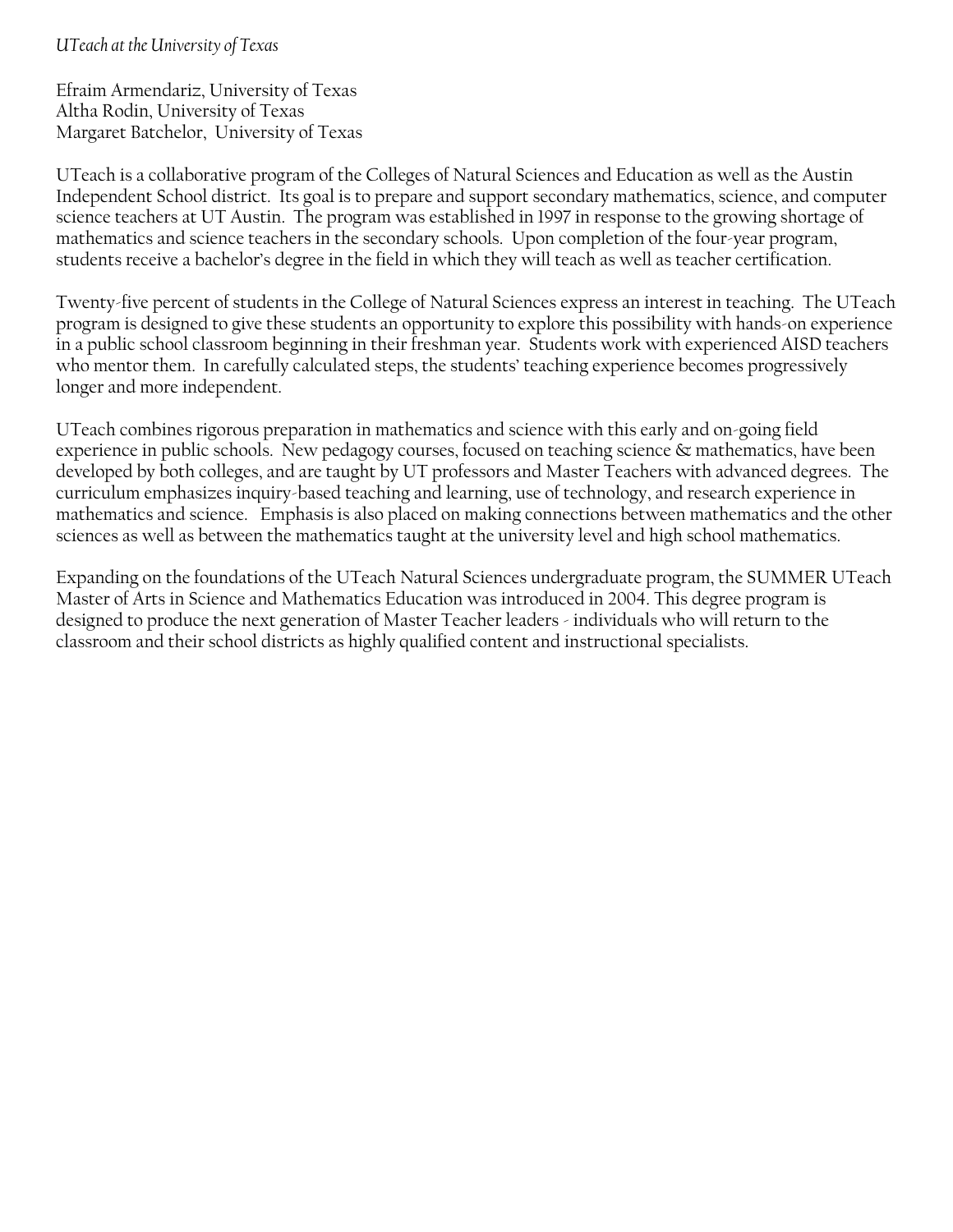#### <span id="page-13-0"></span>*MfA: A replicable NYC program*

Irwin Kra, Math for America Jonathan Schweig, Math for America

The five year Math for America (MfA) Fellowship program is designed to attract, train and retain outstanding public secondary school math teachers. During the first year Fellows complete a full MA program that includes significant supervised student teaching experiences at an MfA Partner University and obtain initial New York State teaching certification. For the four remaining years of the program, the Fellows commit to teaching in a NYC public school. Currently, there are nearly 50 Fellows at a wide range of secondary schools throughout the five boroughs.

MfA deals with the challenge of increasing teacher's mathematical knowledge for teaching in a variety of ways. Fellows come into the program with a deep understanding of mathematics; many of the Fellows have degrees in mathematics or in other fields, such as engineering, that require extensive work in mathematics. However, they have limited pedagogical knowledge, and often struggle to find productive and appropriate ways in which to bring translate their extensive work in higher mathematics into their classroom teaching experiences. For this reason, during their year of full time study, MfA Fellows take mathematics courses based in mathematics departments, as well as an assortment of general education and mathematics education courses.

Throughout the Fellowship, MfA provides forums for Fellows to come together to improve their mathematics and pedagogy. These professional development sessions are lead by invited experts from the broad education community and by individuals from the Math for America community. They cover topics with a strong emphasis on connecting the mathematics learned in the university with the mathematics being taught in high school, and about ways in which to work in the intersection between the content and the pedagogy. A recent session covered the topic of combinatorics and discrete mathematics, and ways in which these subjects could be introduced into a high school curriculum.

The forums and social events for Fellows organized by MfA are part of our program to create a Corps of dedicated outstanding mathematics and science public secondary school teachers.

For MfA, the issue of mathematical knowledge for teaching is a distinctive one. It is not just a matter of equipping our Fellows with more knowledge; it is a matter of figuring out what kinds of knowledge are important, and ways in which to make that knowledge relevant to their professional lives. As we aim to create a program that has a profound impact on the shape of mathematics education, what kinds of mathematics knowledge should we be looking at? What kinds of questions should be asked during screening and selection to see if our Fellows have an understanding of math in a profound way? Is it enough to understand math procedurally? How important is it for someone to be able to understand how two different disciplines connect together, or to provide multiple representations for fundamental mathematical ideas? How can we create a program that encourages individuals who have had success in mathematics to hypothesize what mathematics looks like to a student that struggles?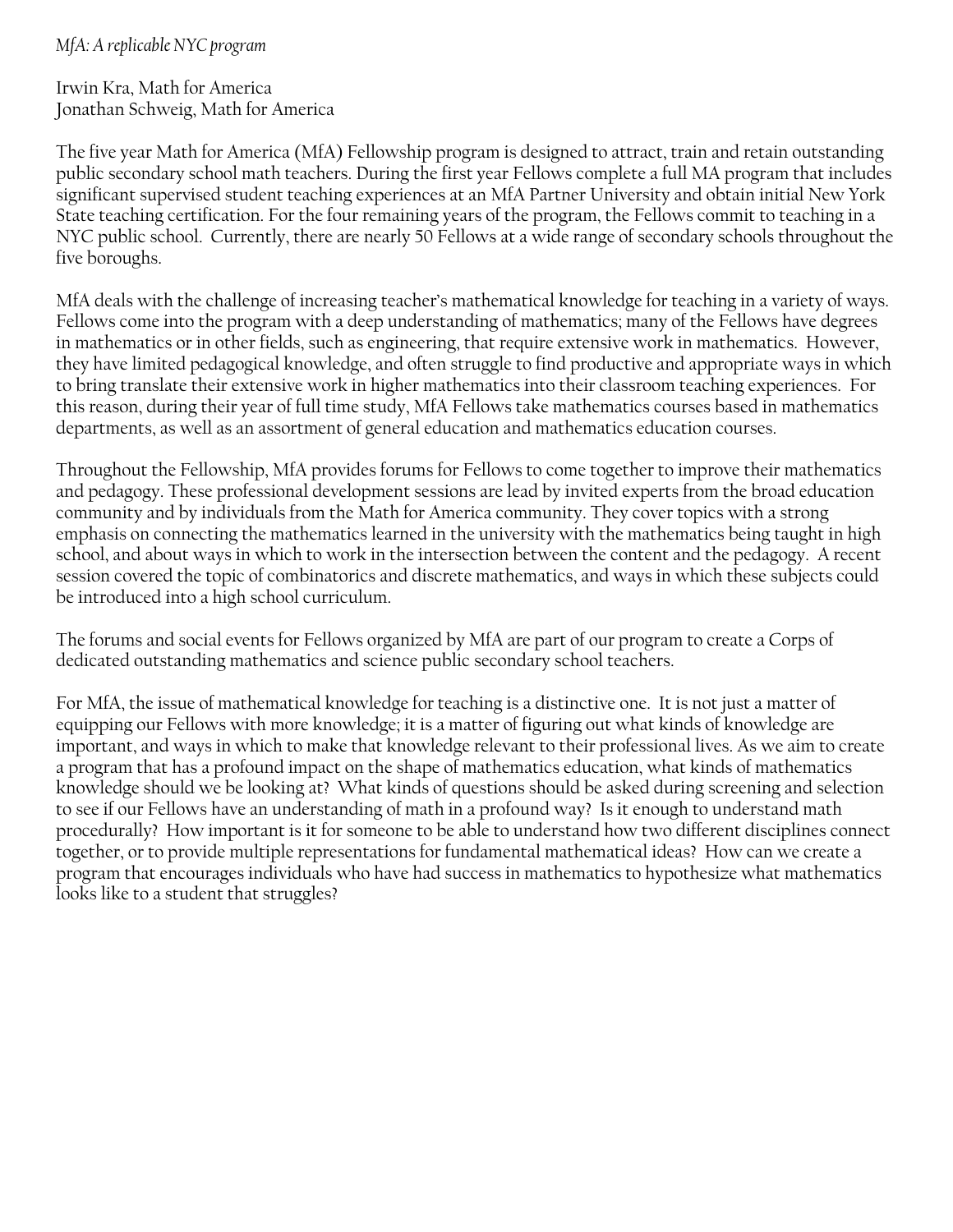#### <span id="page-14-0"></span>*MSP Content and Technology Training for Middle Grades Teachers*

Richard F. Voss, Florida Atlantic University Guy Barmoha, Broward Public Schools Markus Hohenwarter, Florida Atlantic University

The National Science Foundation sponsored Math Science Partnership Institute between Florida Atlantic University and the School Board of Broward County is designed around a new Master's degree program for Middle Grades teachers offered by the Dept. of Mathematical Sciences. Its goal is to provide a broad content background that emphasizes connections within mathematics such as between algebra and geometry as well as to other areas such as science and art. It relies on discovery learning, interactive technology, awareness of state mandated standards, and teachers teaching teachers to stimulate interest and motivation while enhancing pedagogy and content knowledge. We will describe our experience with this program from both faculty and teacher participant points of view.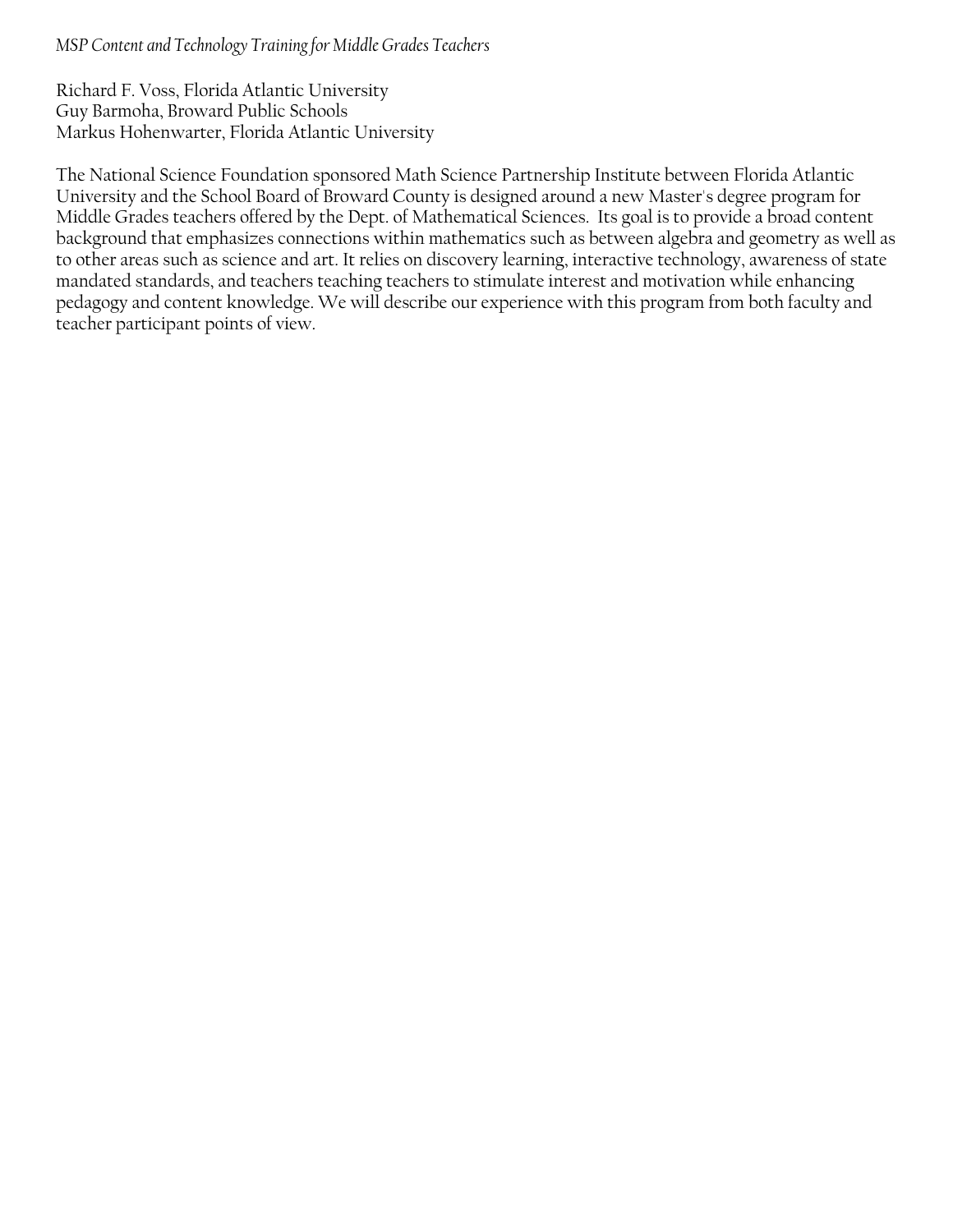<span id="page-15-0"></span>*A Mathematics Concentration for Pre-service Elementary School Teachers: An Existence Proof and New Conjectures* 

Phil Wagreich, University of Illinois at Chicago Bonnie Saunders, University of Illinois at Chicago

For over 30 years the mathematics department at the University of Illinois at Chicago has offered a mathematics concentration for undergraduates who are preparing to become elementary school teachers (grades K-9 certification). A set of four courses has been designed to give students the opportunity to study a mathematical subject at the college level: geometry, number theory, calculus, and integrating mathematics and science. A significant feature of three of the courses is that students have the opportunity to practice methods of teaching. The current curriculum for one of these courses, Introduction to Calculus and the Graphing Calculator, centers on a collection of 150 questions that take the students on a journey through calculus while suggesting methods they can use to teach each other the subject. Student teaching activities include presentation of material, design of group activities, and assessment of both student and teacher performance. While answering these calculus questions, students come to see the many ways that middle school mathematics provides a foundation for further mathematical study

We offer this approach – practicing teaching while learning new mathematics  $\sim$  as one possible way to increasing the content and pedagogical knowledge of perspective teachers. We also pose the question  $\sim$  what is an ideal mathematics concentration and how would we know it if we saw it?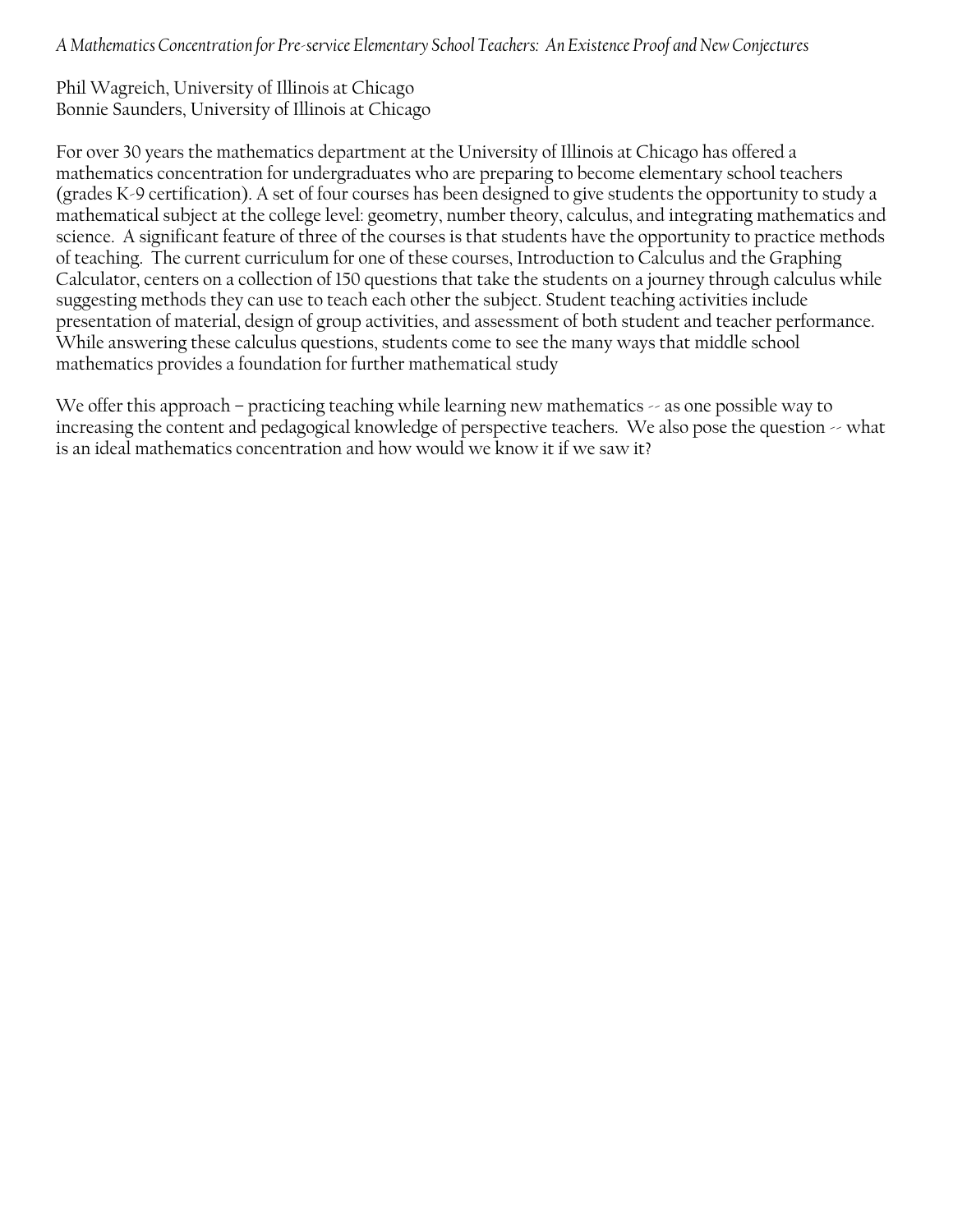#### <span id="page-16-0"></span>*Mathematicians Writing for Educators: Collaboration Across Disciplines*

Susan Jo Russell, TERC Virginia Bastable, Mount Holyoke College Sybilla Beckman , University of Georgia Ben Ford, Sonoma State University Deborah Schifter, EDC Ana Vaisenstein, Boston Public Schools Carol Walker, Boston Public Schools

This project involves mathematicians writing essays about mathematics for preservice and inservice professional development. Mathematicians and educators work jointly at writing conferences where mathematicians draft essays and receive immediate critique and feedback from classroom teachers and other educators. In an effort to learn more about what each community can offer the other in discussions of the teaching and learning of mathematics, the two communities consider together videotaped examples of students working on mathematics in classrooms. In two related MSRI workshop sessions, participants will hear about the project from a panel of mathematicians and educators, engage in thinking together about a video clip of a classroom, and then read and consider two essays written for teachers by mathematicians, each paired with a learning episode from an elementary classroom. Participants will read these brief essays between the Thursday and Friday sessions in order to be prepared to engage in the discussion on Friday. Note that the two sessions build on each other. We strongly encourage participants to commit to attending both sessions.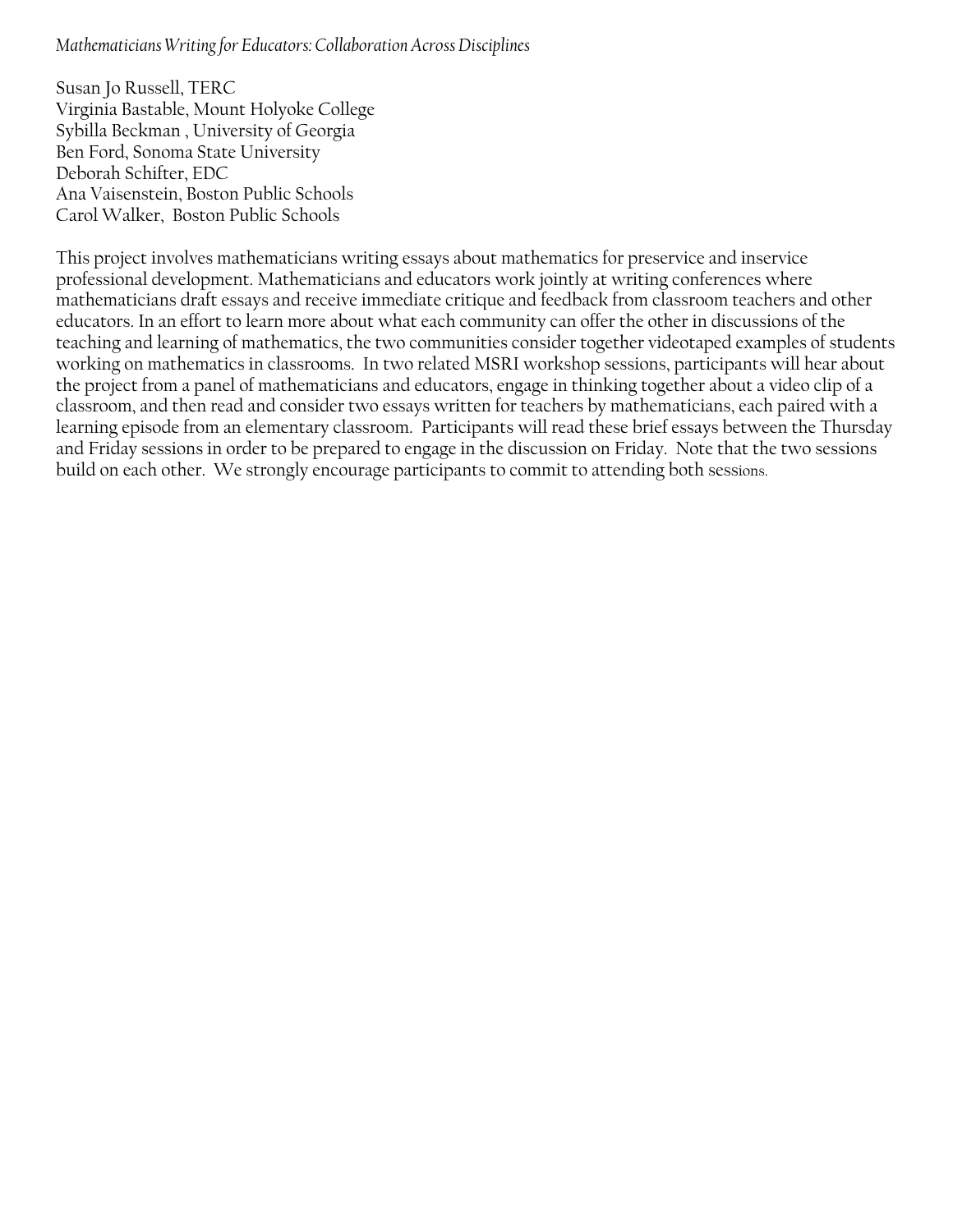#### <span id="page-17-0"></span>*The Impact of Immersion in Mathematics on Teachers*

Glenn Stevens, Boston University Al Cuoco, EDC Wayne Harvey, EDC Ryota Matsuura, Boston University Steve Rosenberg, Boston University Sarah Sword, EDC

Over almost 20 years we have developed and refined an "immersion" approach to professional development, through our collective work in programs like *PROMYS for Teachers*, *Focus on Mathematics,* and the *Park City Mathematics Institute.* The approach is based on our belief that deep personal experience of doing mathematics in the spirit of exploration is a necessary prerequisite for developing what the National Academies have called a "mathematical disposition". Our presentation will describe a few of the experiences we have shared and will attempt to outline the ideas that have grown out of those experiences. The afternoon workshop will offer participants an opportunity to personally experience, albeit briefly, a simple example of a "mathematical immersion." Key questions include: What is the impact on teachers of doing mathematics in "mathematical" ways? What understanding of mathematics do we hope teachers will gain? Can/How can our particular approach to immersion be generalized and used successfully in other settings? How does this approach affect the involvement of mathematicians in the work of mathematics education?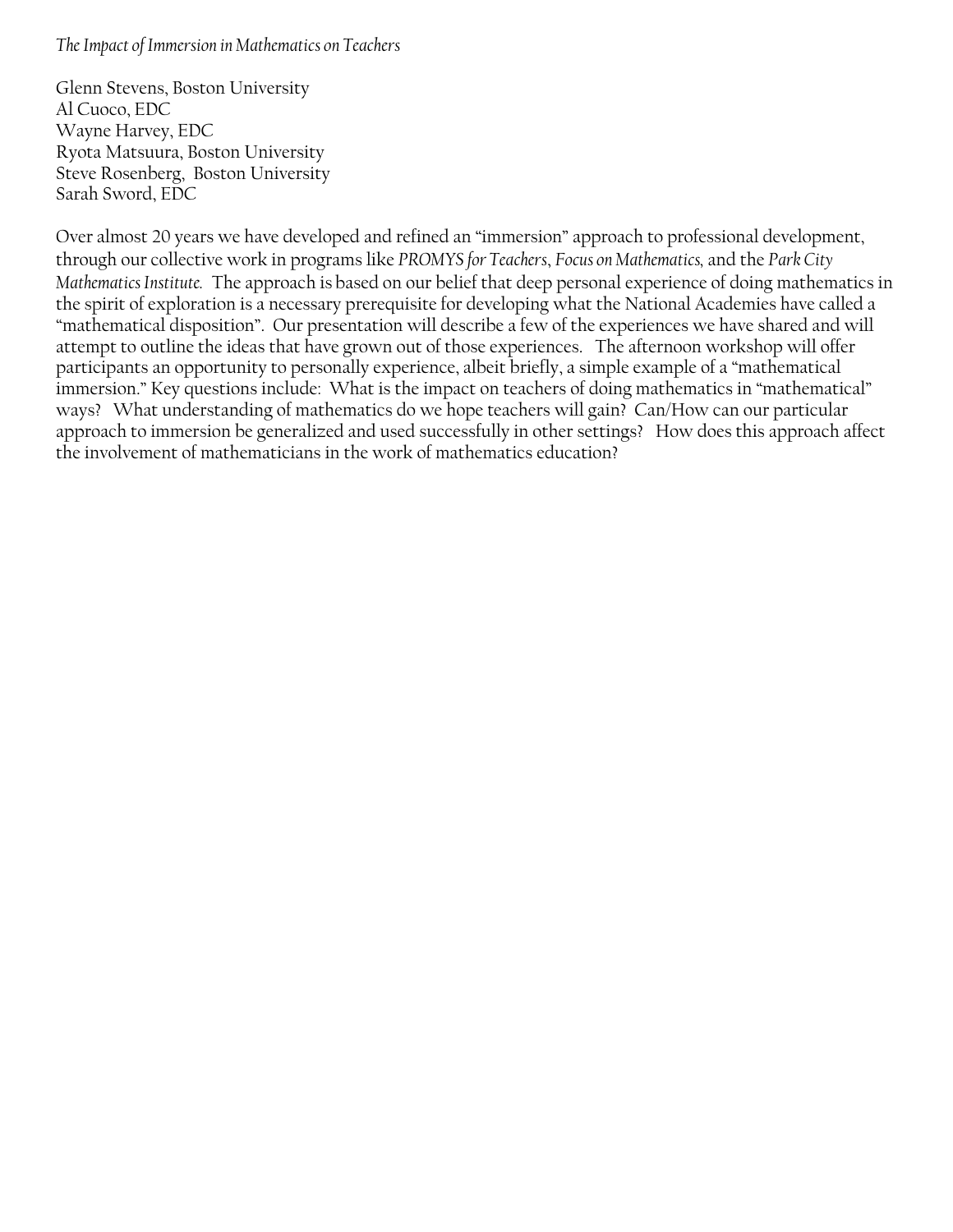## <span id="page-18-0"></span>*Learning Together: Implementing Inquiry-based Content Courses for K-20 Teachers of Mathematics*

## Ruth Parker, Mathematics Education Collaborative

This session will describe the content, pedagogy and assessment practices employed in a series of inquirybased mathematics content courses that are part of the Greater Birmingham Mathematics Partnership. Fourteen college and university mathematicians, engineers and teacher educators have attend these 9-day courses alongside over 350 K-12 classroom teachers, and have worked with MEC instructors to study and assess teacher learning. External researchers and evaluators have studied the impact of the courses on teacher practice. The mathematics content courses model the content, pedagogy and assessment practices that GBMP hopes to see in K-20 classrooms.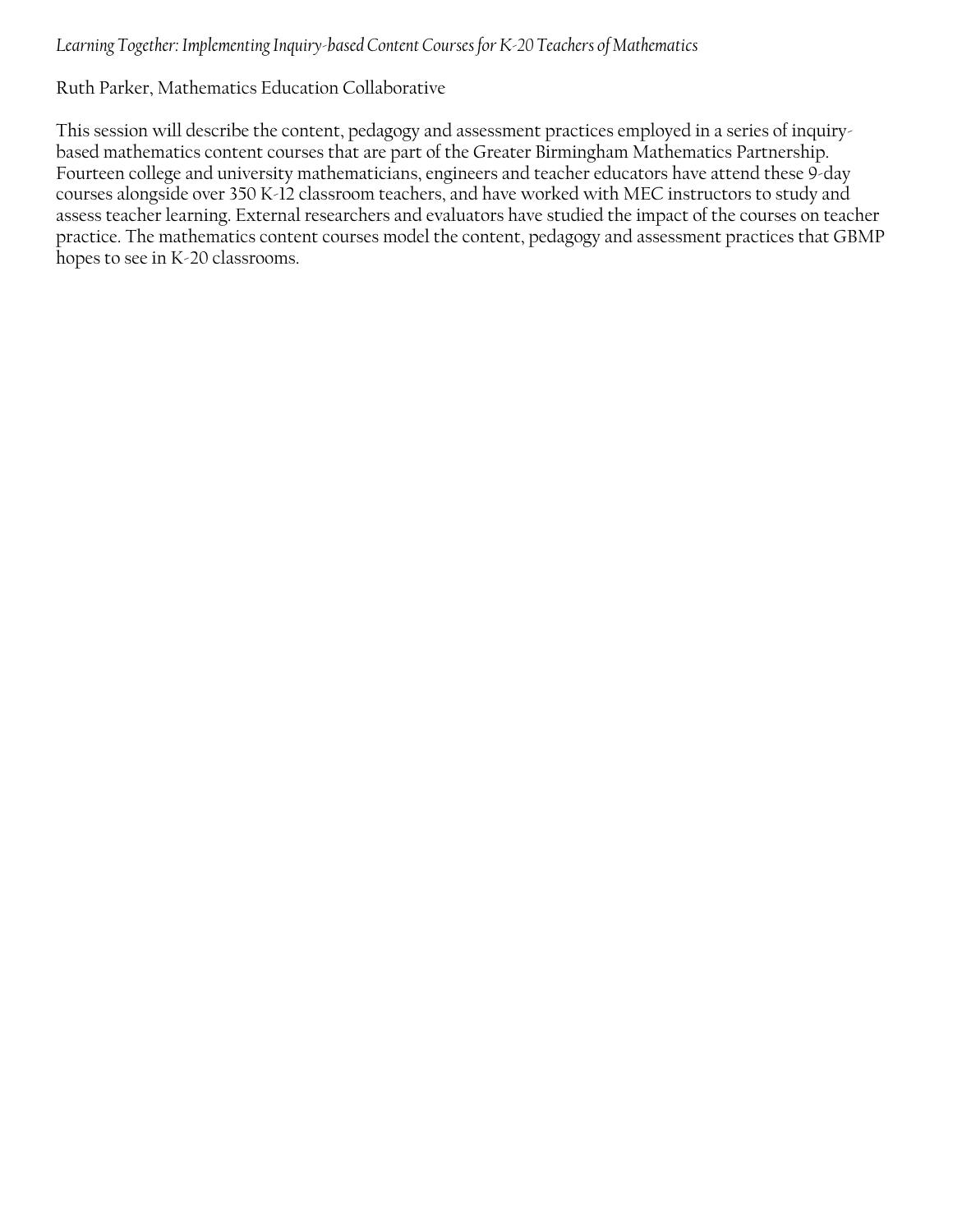<span id="page-19-0"></span>*Learning Mathematical Knowledge for Elementary School Teaching at the University of Michigan*

Deborah Ball, University of Michigan Wendy Aaron, University of Michigan Hyman Bass, University of Michigan Laurie Sleep, University of Michigan Mark Thames, University of Michigan

Our course focuses on developing mathematical knowledge for teaching--that is content knowledge, but geared toward the ways in which our students will have to use mathematical ideas, skills, and instincts in the context of their work as teachers. The course centers on number theory and fractions, and develops students' skills with mathematical language, representation, and mathematical explanation, as well as awareness of the need for and value of precision. Although the course provides explicit practice in the mathematical skills needed for teaching, it is not a methods course, and explicitly avoids becoming one. In our presentation, we will describe the course territory, structure, and goals; show examples of problems, assignments, and tests; and discuss its successes and challenges.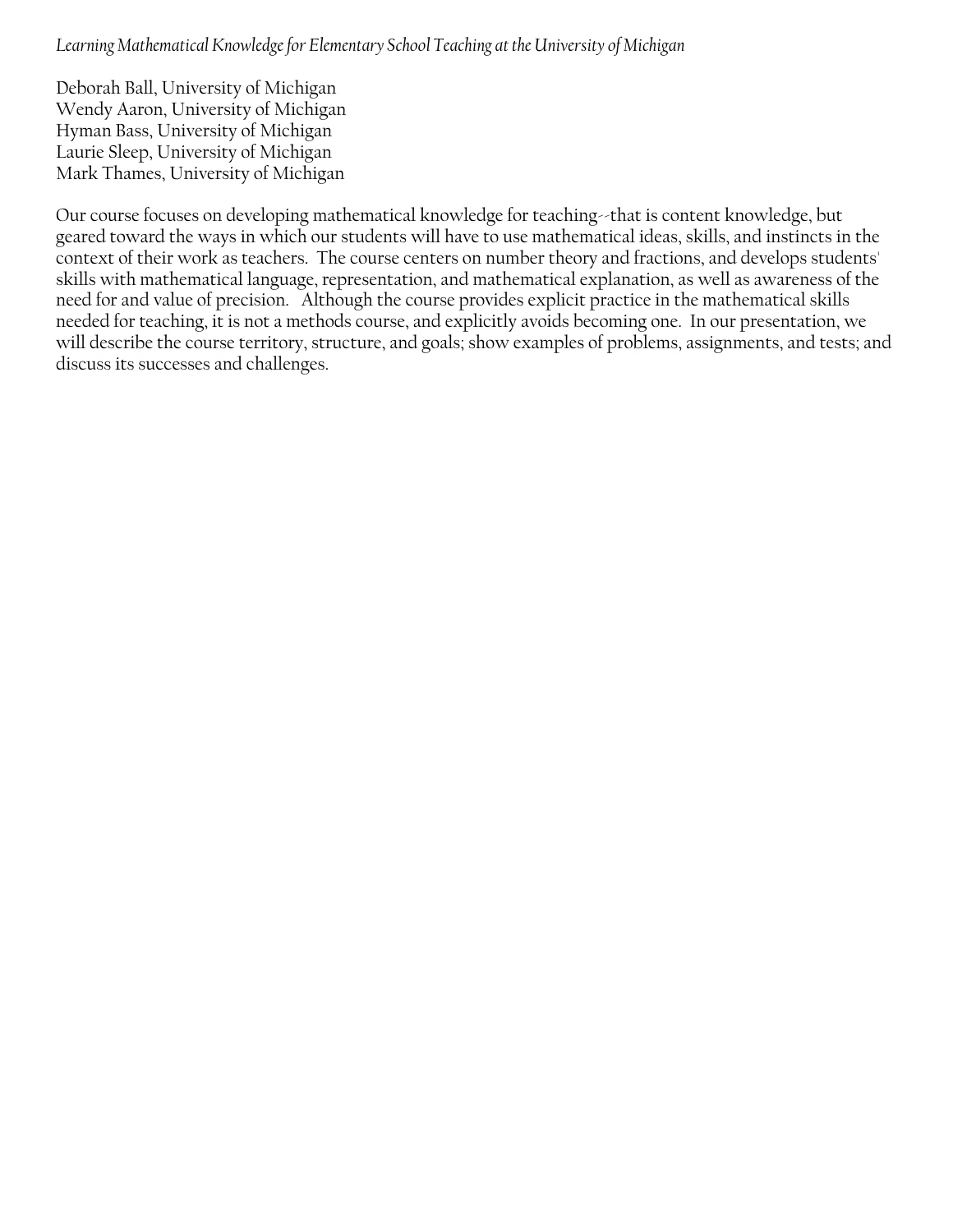<span id="page-20-0"></span>*The Mathematical Education of Elementary Teachers at Delaware* 

Dawn Berk, University of Delaware James Hiebert, University of Delaware

A sequence of three content courses comprise the mathematics preparation for elementary teachers at U. of Delaware. Faculty and doctoral students serve as instructors for multiple sections of the courses each semester. For seven years, we have been studying and refining the content of the courses with the goal of increasing the likelihood that graduates will use what they learn to improve their own teaching of mathematics. We will describe and illustrate (with sample lessons, activities, problems, etc.) a few principles we have developed for guiding decisions about the content and pedagogy of mathematics courses for pre-service elementary teachers.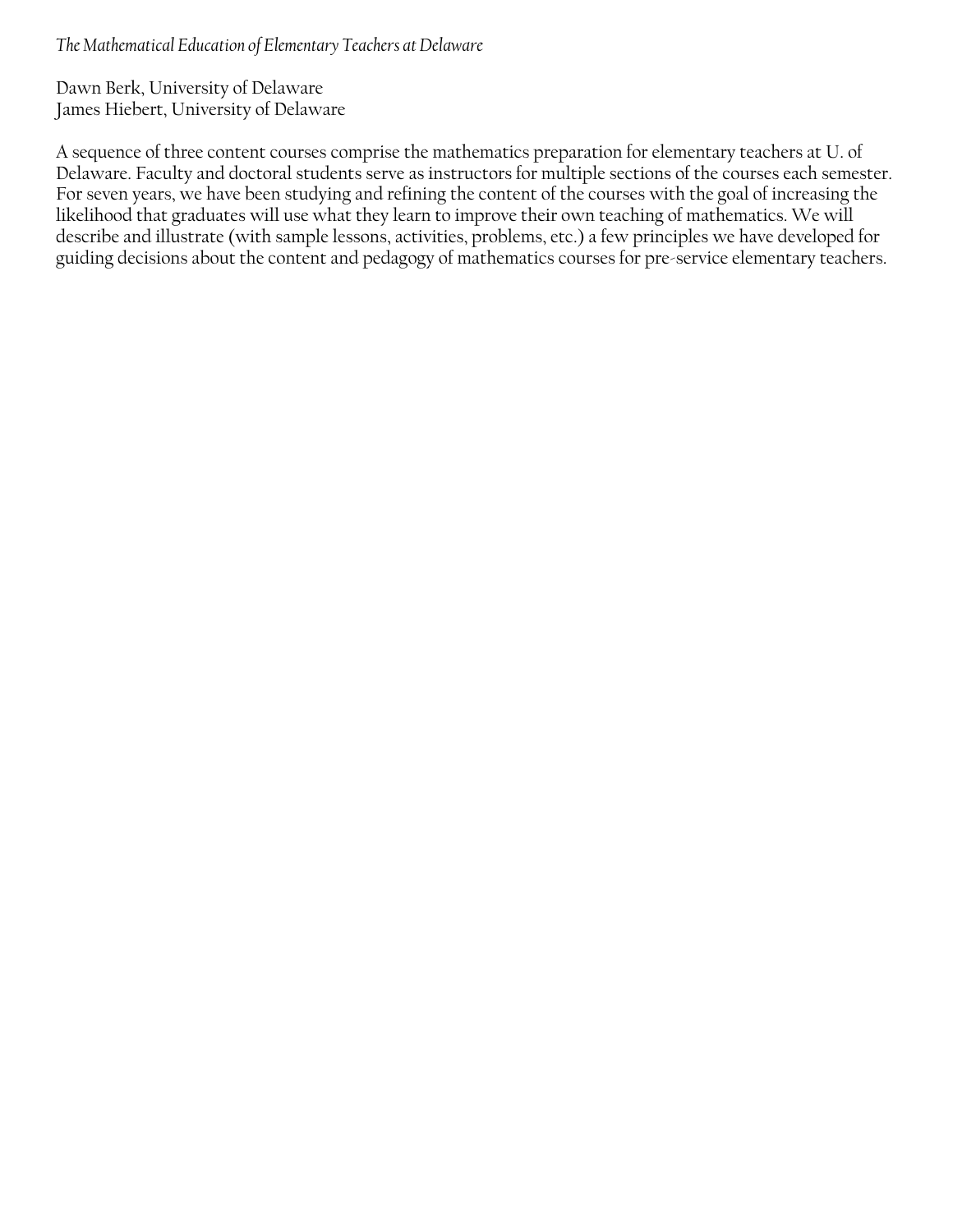<span id="page-21-0"></span>*Teaching Teachers in a Research Mathematics Department* 

Heather Calahan, UCLA Theodore Gamelin, UCLA

We discuss the program developed at UCLA for teaching future mathematics teachers. The main components of the program include a yearlong hybrid capstone/methods course for seniors interested in teaching and a Mathematics for Teaching major. Mounting such a program requires the collaboration of mathematicians and math educators to address the overlapping mathematical and pedagogical aspects of the mathematical knowledge required for teaching. The program is attuned to the special circumstances of a department whose primary focus is research and the training of graduate students. We discuss some of the problems encountered in developing such a program.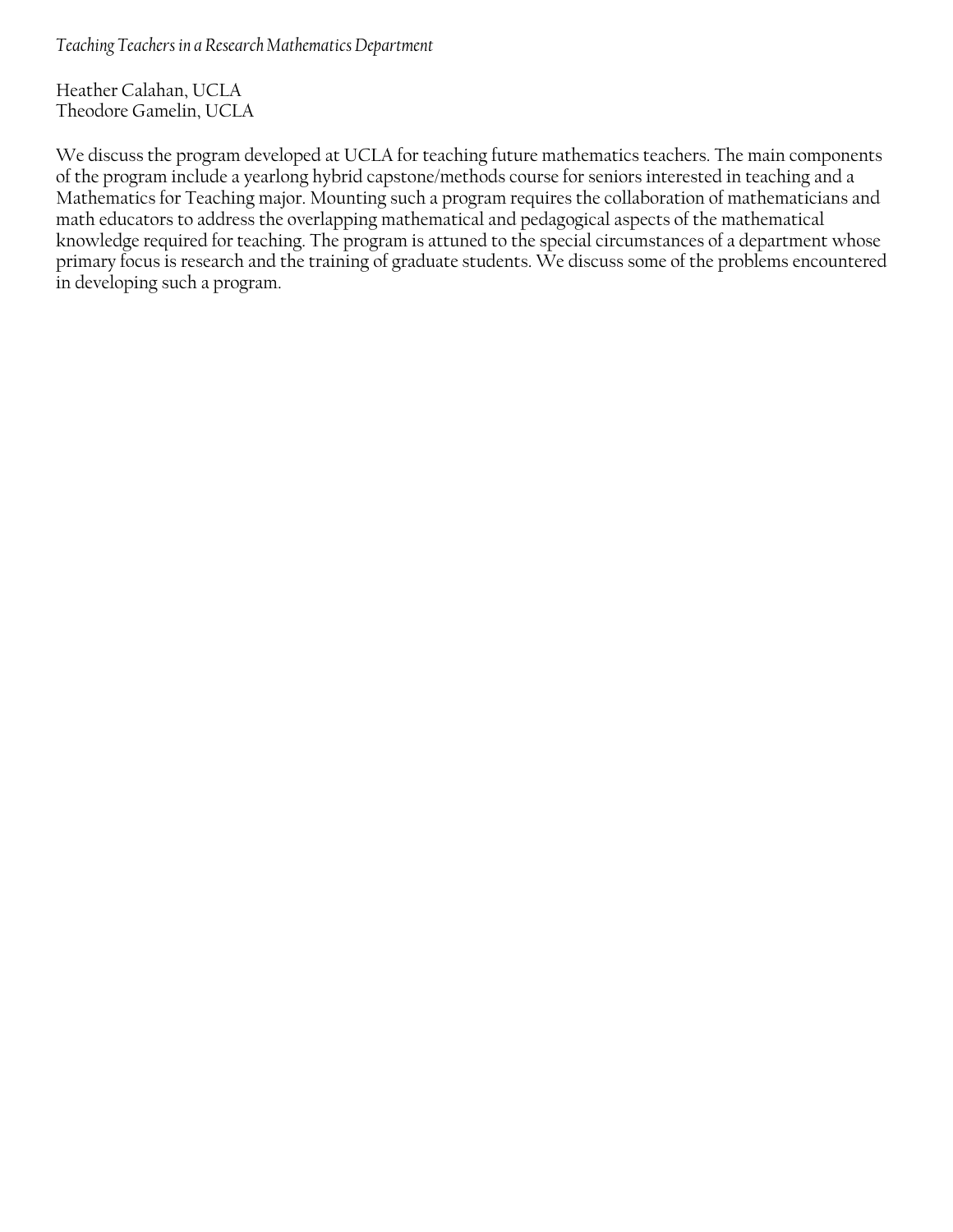#### <span id="page-22-0"></span>*Content and Process in a Year-Long Capstone Sequence for Secondary Teachers*

Dale Oliver, Humboldt State University

If the preparation of prospective secondary teachers of mathematics is to include a study of school mathematics, then attention must be paid both to particular content areas as well as the processes that connect these content areas. At Humboldt State University we've recently expanded our program of study of school mathematics from an advanced viewpoint from one semester to two semesters. The talk will include the motivation and details of the program as well as initial indications that the year-long sequence is a productive learning experience for our students.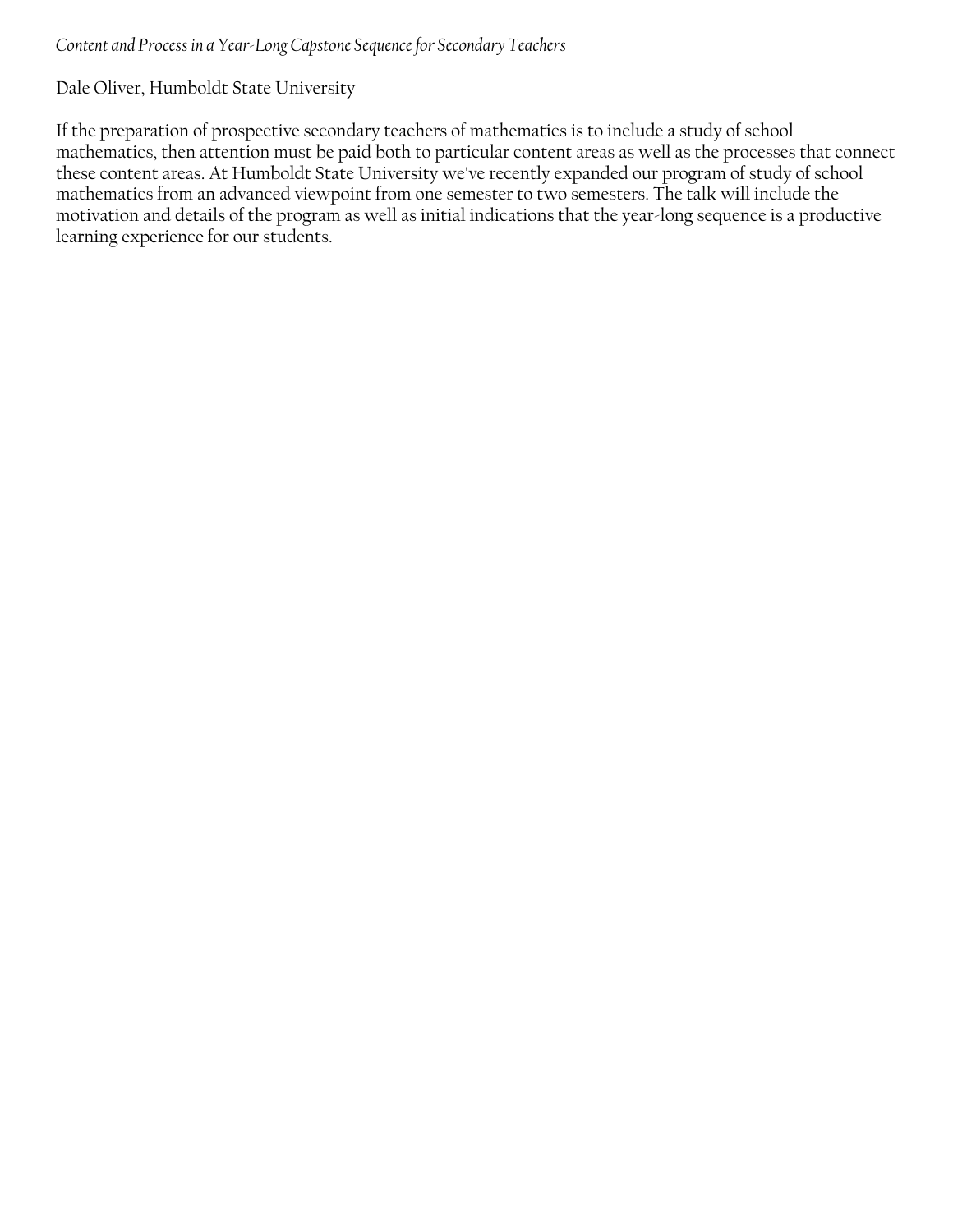## <span id="page-23-0"></span>*Connecting Math Major Content to High School Curriculum*

## Amy Cohen, Rutgers University

This talk describes a course for students in the fifth year of the Rutgers 5-year BA-MEd-Certification program for secondary teachers. It draws out explicit connections between upper-level math major courses required of future teachers and the high school content which is implicitly dependent on the college content. While some formal exposition is presented, students work extensively in groups on rich problems which guide them to recognize the connections and to present their results to the full class.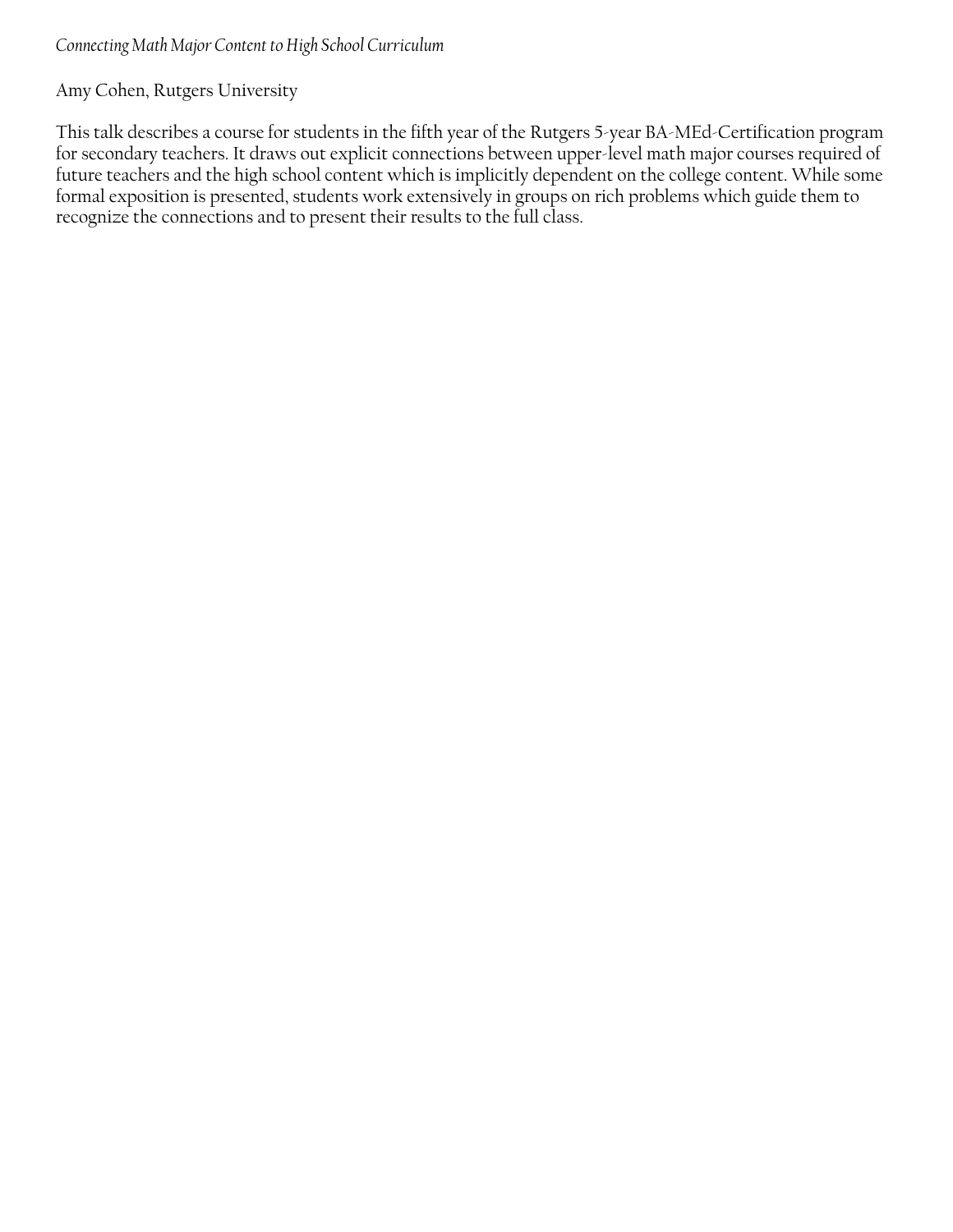<span id="page-24-0"></span>*Two non-traditional content courses for in-service high school teachers at the Harvard Extension School* 

Bret Benesh, Harvard University Thomas Judson, Harvard University Matthew Leingang, Harvard University

We will describe two mathematics content courses at the Harvard Extension school for in-service high school teachers. We will begin by giving an overview of the Extension school's program for in- service high school mathematics teachers, and then describe two courses. The first course is a course on geometry, and is being taught in the spirit of the Core Plus and Connected Mathematics Project curricula. The second course is a probability and combinatorics course, and is being taught via the Moore Method. We will discuss the rationale for deciding to teach with these approaches, a specific description of these approaches, and the results of some informal evaluation for these two teaching approaches.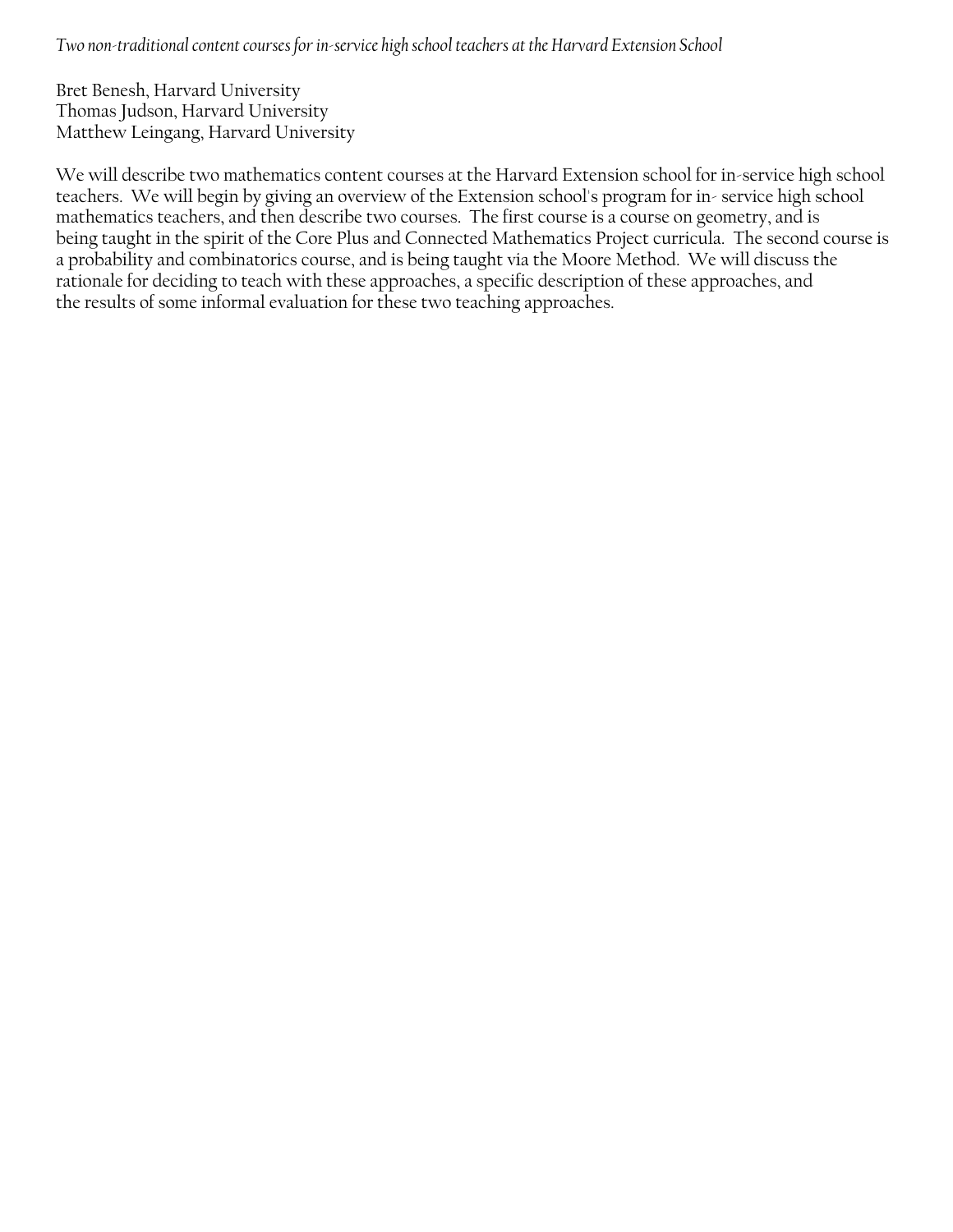## <span id="page-25-0"></span>*Using TIMSS videos for professional development*

Richard Askey, University of Wisconsin

The TIMSS videos from 1999 are a rich source of information about teaching in seven countries, and can be used to help teachers learn what students in other countries are learning. A resource guide has been prepared to help professional developers use these CDs in their work with teachers.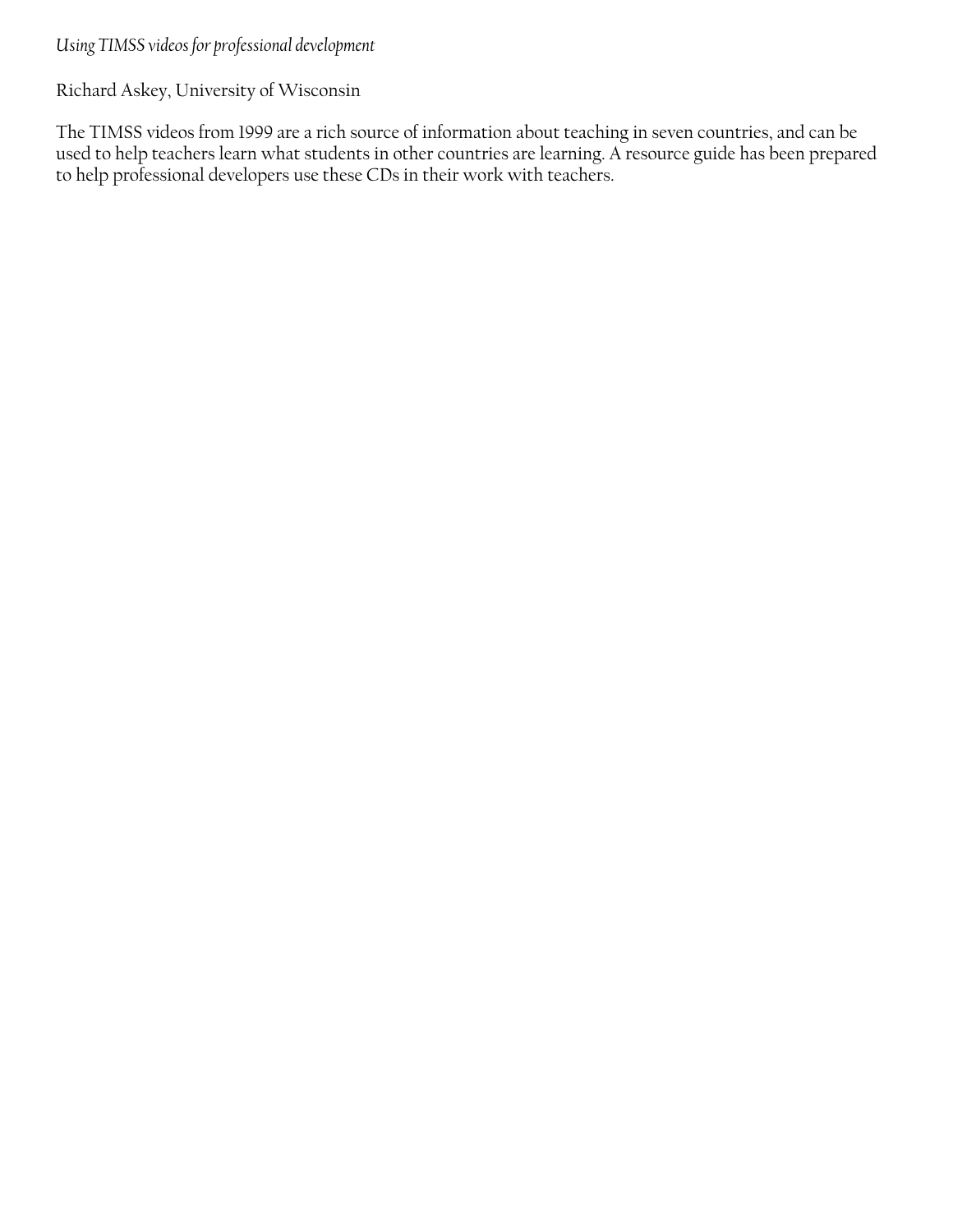## <span id="page-26-0"></span>*The Mathematical Education of Elementary Teachers: Courses, Textbooks, and Opportunities to Learn*

## Raven McCrory, Michigan State University

The Mathematical Education of Elementary Teachers (MEET) project is an NSF funded study of undergraduate mathematics classes for prospective elementary teachers in two states – Michigan and South Carolina – and in New York City. MEET researchers are investigating undergraduate mathematics classes required for elementary certification. We have collected data from mathematics departments at 57 institutions and piloted and administered over 2000 assessment forms to students at 13 schools in 58 sections of mathematics classes of 43 instructors. We have also analyzed all the published textbooks written specifically for such classes. Our data include information about who teaches the classes, what topics are covered, and what students learn.

McCrory, who is the Principal Investigator on the project, will discuss initial findings from the project. Analyses suggest that these classes are little influenced by policy or certification testing, but may be strongly influenced by the textbook used. Most instructors in the initial sample are not familiar with key policy documents such as the CBMS publication *Mathematical Education of Teachers*. They rely on their textbook and also frequently use the NCTM 2000 standards as a resource for teaching.

Data about the number of courses required suggests that most undergraduate certification programs in these states now require 2 or 3 mathematics classes – the mean in this sample is 2.3. For middle school certification, these schools now require an average of 6.9 classes.

Other results address student (prospective teacher) learning, characteristics of students and instructors, topical emphasis in the classes, and instructor use of resources. McCrory will also discuss the conceptions of teachers mathematical knowledge reflected in current textbooks available for these classes.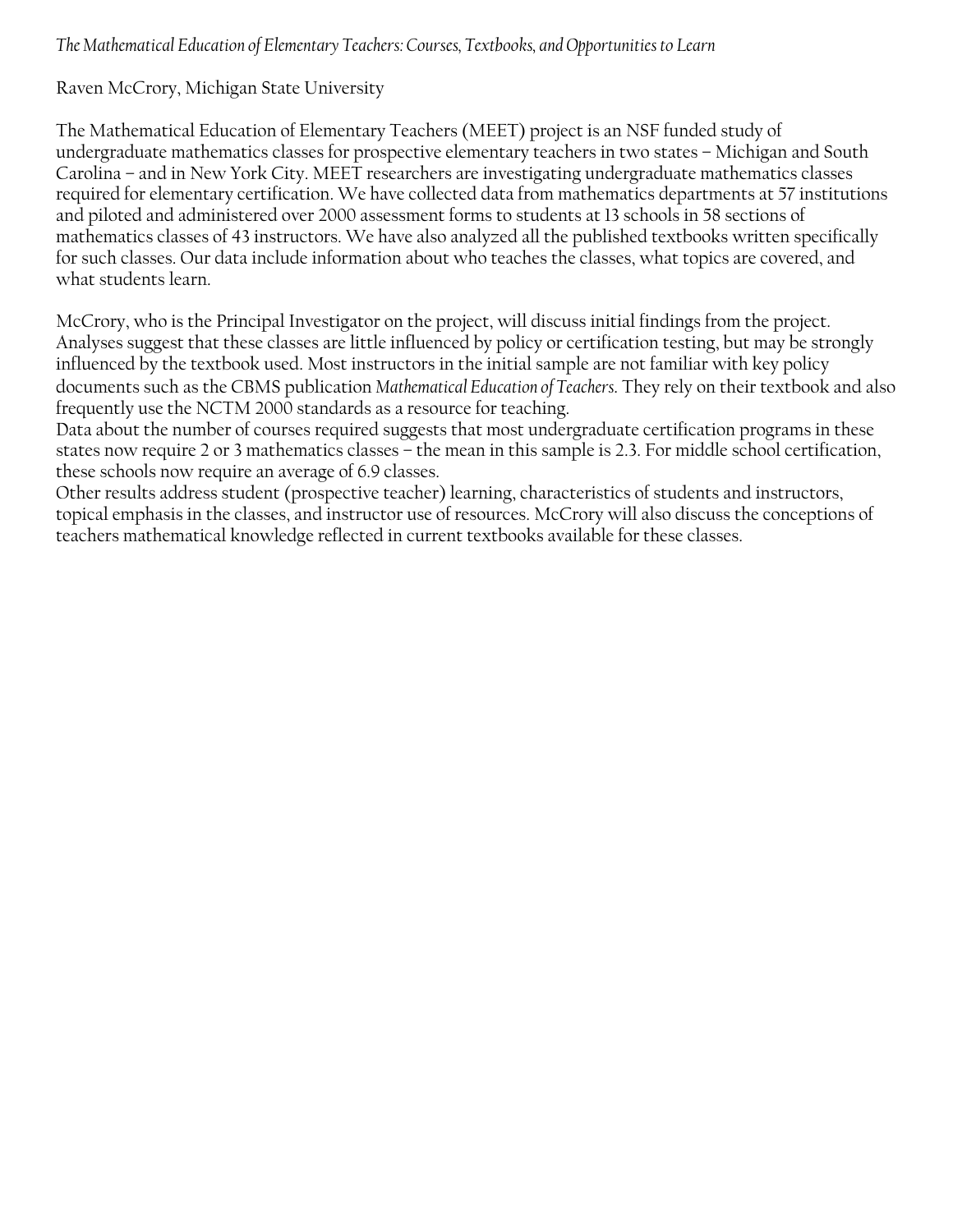## <span id="page-27-0"></span>*What mathematics teachers need to learn about language*

## Judit Moschkovich, University of California, Santa Cruz

In this presentation I describe what mathematics teachers need to learn and unlearn about language and learning mathematics. The presentation builds on Wong Fillmore and Snow's piece (2002) "What teachers need to know about language," draws on research on language and learning mathematics, and focuses on language issues that are specific to learning and teaching mathematics.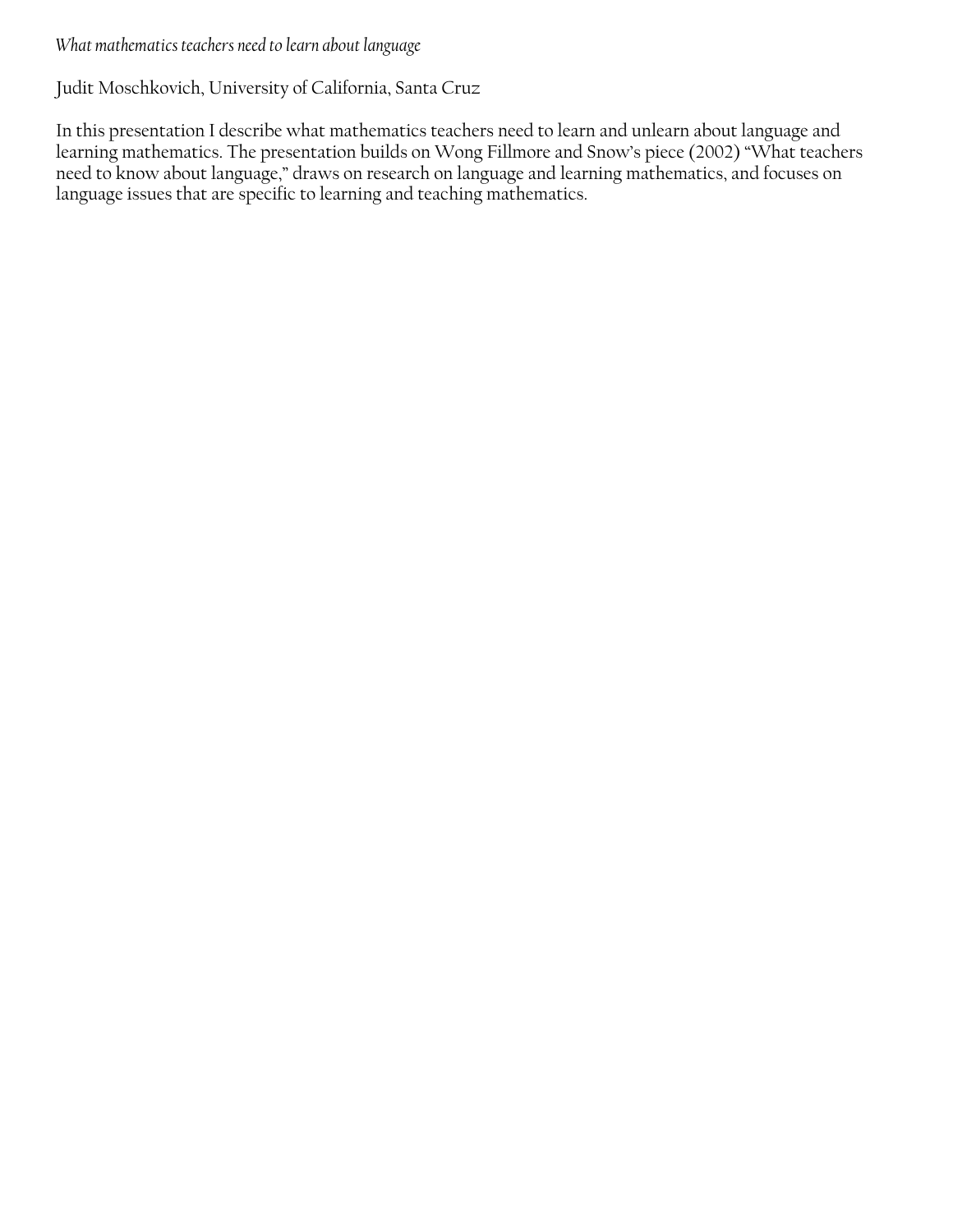<span id="page-28-0"></span>*A Mathematics Educator-Mathematician Partnership for Educating Teachers at Nebraska* 

Ruth Heaton, University of Nebraska-Lincoln Jim Lewis, University of Nebraska-Lincoln

In 2000, we began teaching together as part of an NSF grant designed to strengthen the preparation of future elementary school teachers. As a result of the grant, all students in elementary education at Nebraska participate in *The Mathematics Semester*, a block of courses that integrates mathematics instruction with pedagogical instruction and field experiences. We will discuss our experiences in building a partnership between education faculty, mathematics faculty and mathematics teachers as well as our efforts to deepen our students' understanding of mathematics while connecting the mathematics they study to the tasks faced by an elementary school teacher.

## *A Mathematics Educator-Mathematician Partnership for Educating Teachers at Arizona*

Cynthia Anhalt, University of Arizona Matt Ondrus, University of Arizona

As part of an NSF-funded Center for Learning and Teaching (CEMELA), we were given a unique opportunity to co-teach a mathematics course in the area of algebra for a cohort of middle school teachers whose students were primarily English Language Learners. There was no syllabus for the course, we had recently finished graduate school (one of us in mathematics education and one of us in mathematics), we did not know the teachers, and we had recently met each other. The resulting semester was often very successful, occasionally somewhat frustrating, and always an incredible learning experience. We will discuss this course and some of the things we learned along the way, and the evolution of our relationship as instructors.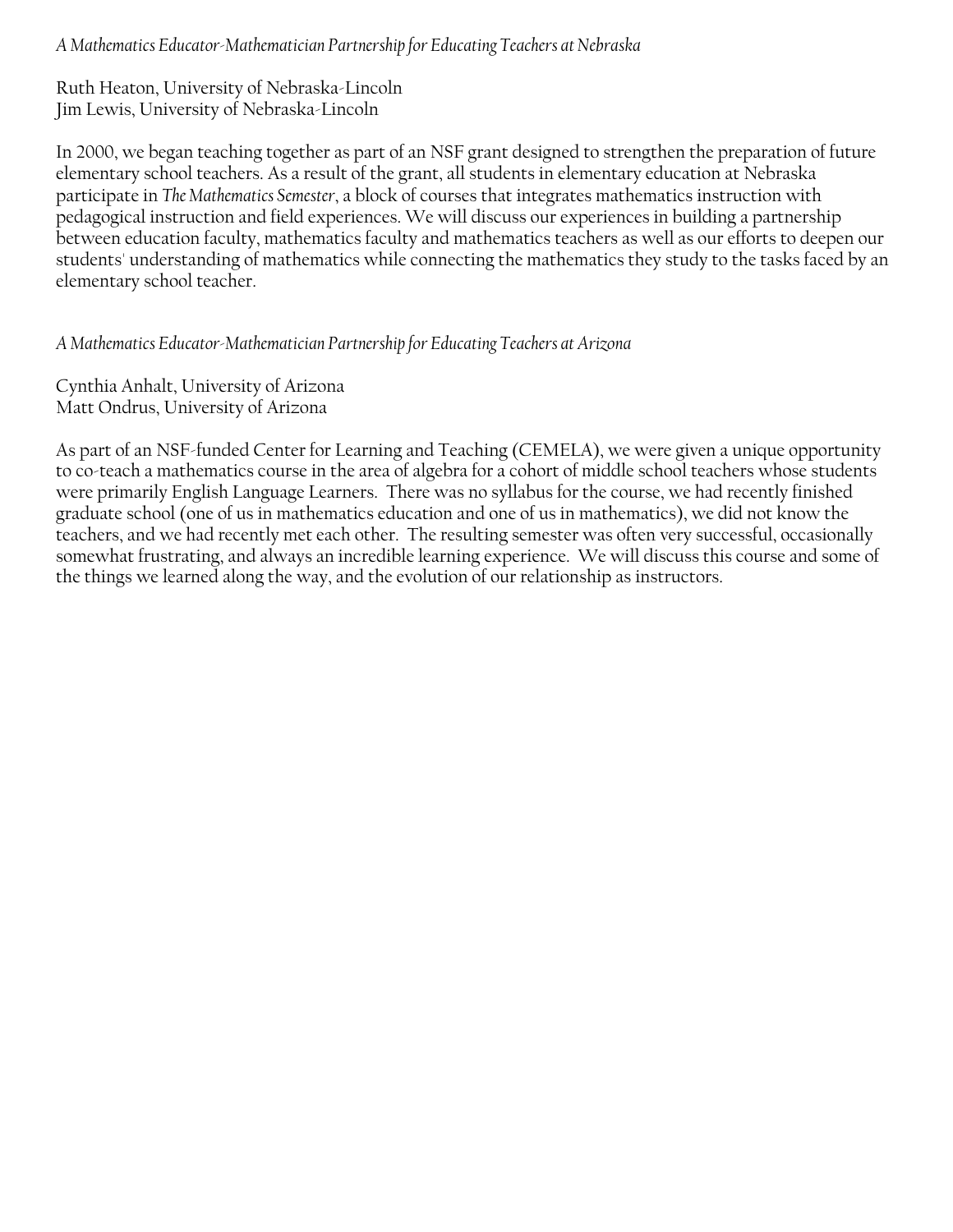## <span id="page-29-0"></span>*Reconceptualizing Mathematics: Curriculum Materials for Elementary and Middle School Teachers*

Judy Sowder, San Diego State University

We have developed instructional materials for preservice and inservice teachers that lead them to learn mathematics in ways that will provide them with the content knowledge needed to teach mathematics well. The program is research-based, classroom tested, provides opportunities for in-class activities and discussions, motivates learners by providing examples of elementary student work, provides an abundance of assistance for instructors, and is in alignment with the CBMS *Mathematic Education of Teachers,* the NCTM *Standards* and *Focal Points*. Modules on Number and Quantity, Algebra and Change, Shapes and Measurement, and Chance and Data provide sufficient coursework for four semesters. W.H. Freeman is the publisher.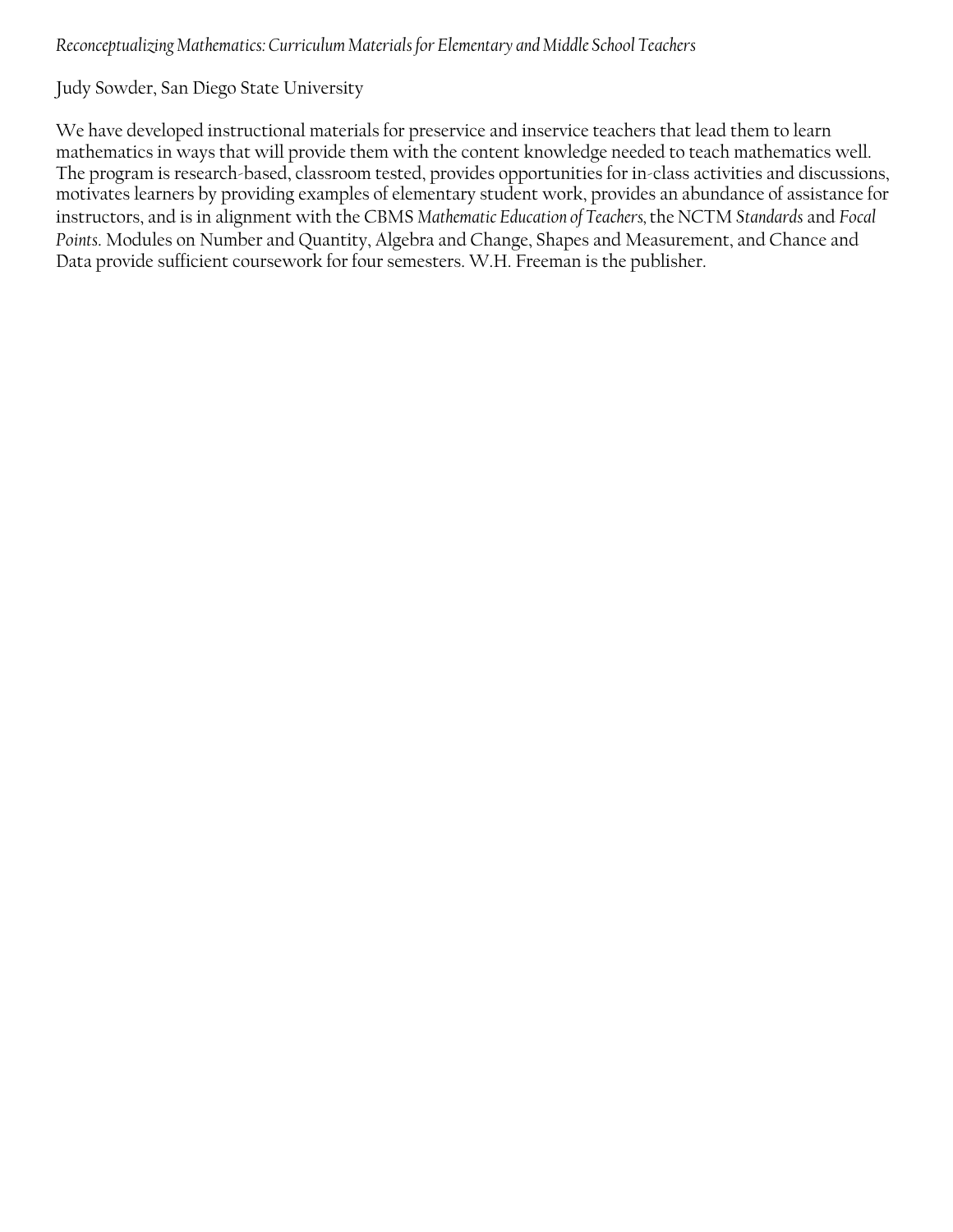## <span id="page-30-0"></span>*Mathematics for Elementary Teachers: A Focus on "Explaining Why"*

#### Sybilla Beckman, University of Georgia

Everyone agrees that teachers should have a deep understanding of the mathematics they teach. But how can prospective elementary teachers begin to develop this deep understanding in college mathematics courses? This session will describe features of a textbook that aims to help prospective elementary teachers develop this deep understanding and will discuss the rationale for these features. The book focuses on explaining why the standard procedures and formulas of elementary mathematics are valid, why nonstandard methods can also be valid, and why other seemingly plausible ways of reasoning are not correct. The text is centered on activities that are designed to help prospective teachers reason about, explain, investigate, and discuss important ideas of elementary mathematics in class, often in multiple ways, and often by drawing explicitly on fundamental principles and ideas of elementary mathematics. Participants will try several activities during the session.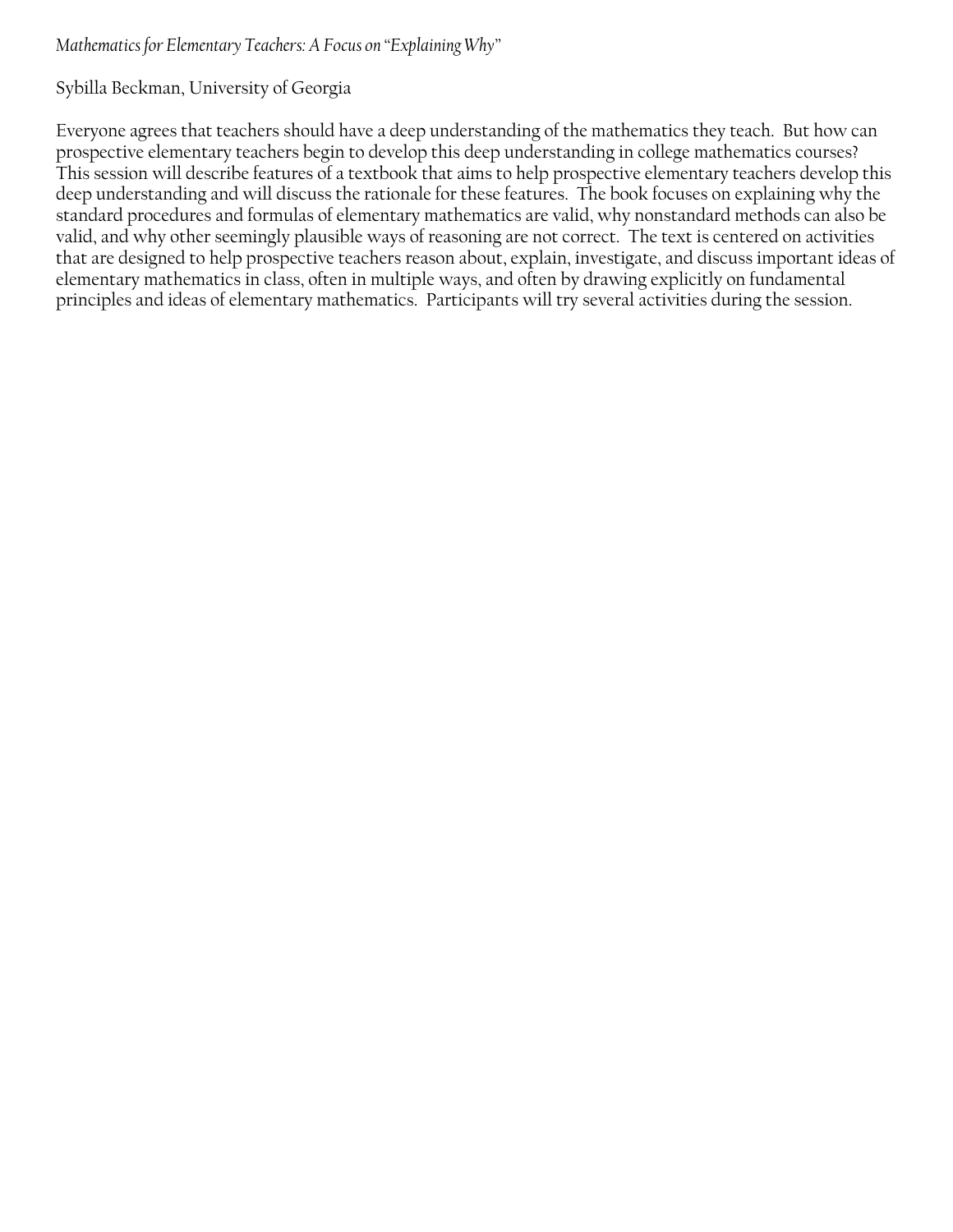<span id="page-31-0"></span>*Learning and Teaching Linear Functions: Video Cases for Mathematics Professional Development* 

Nanette Seago, WestEd

This session will provide participants insight into the design and usability of the Learning and Teaching Linear Functions materials. These materials have been created for use by professional development facilitators in their work with grades 6-10 mathematics teachers. The major goals of these materials are to help facilitators to deepen teachers' mathematical knowledge for teaching, specifically related to linear functions.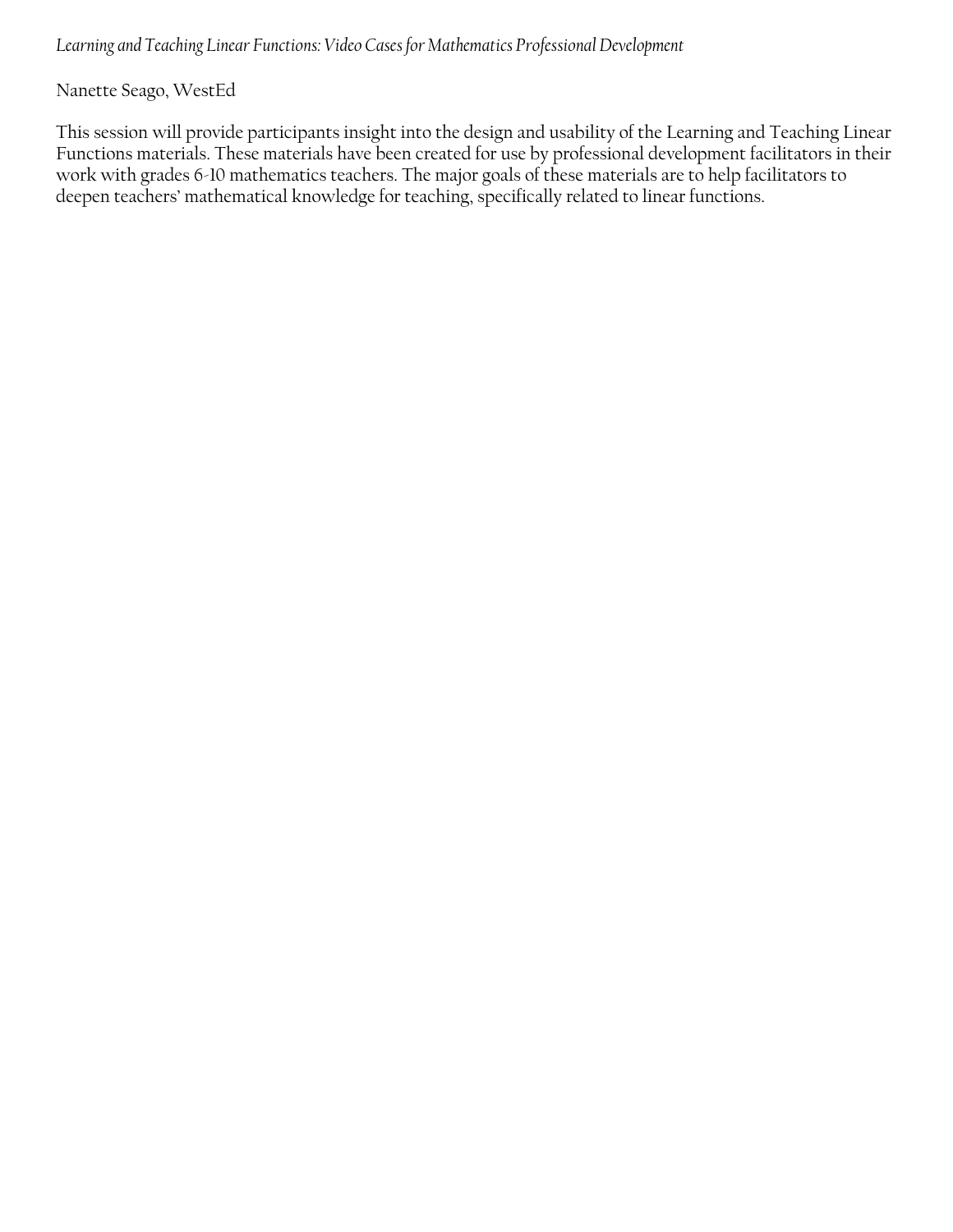<span id="page-32-0"></span>*Developing Mathematical Ideas: A Program for Teacher Learning* 

Deborah Schifter, EDC Susan Jo Russell, TERC Virginia Bastable, Mount Holyoke Colleg

Developing Mathematical Ideas (DMI) is designed to help K-8 teachers learn the mathematics needed for their teaching. Consisting of seven modules, each focuses on a particular mathematical theme (e.g., Building a System of Tens, Examining Features of Shape, or Patterns, Functions, and Change). By integrating the study of mathematics content with analyses of cases, both print and video, teachers are better positioned to interpret the mathematical conversations documented in the cases. At the same time, sets of cases allow teachers to see how the mathematics they are learning arises in different contexts with students of different ages. In this session, we will view a set of video cases and then discuss the mathematics the students are shown engaging in.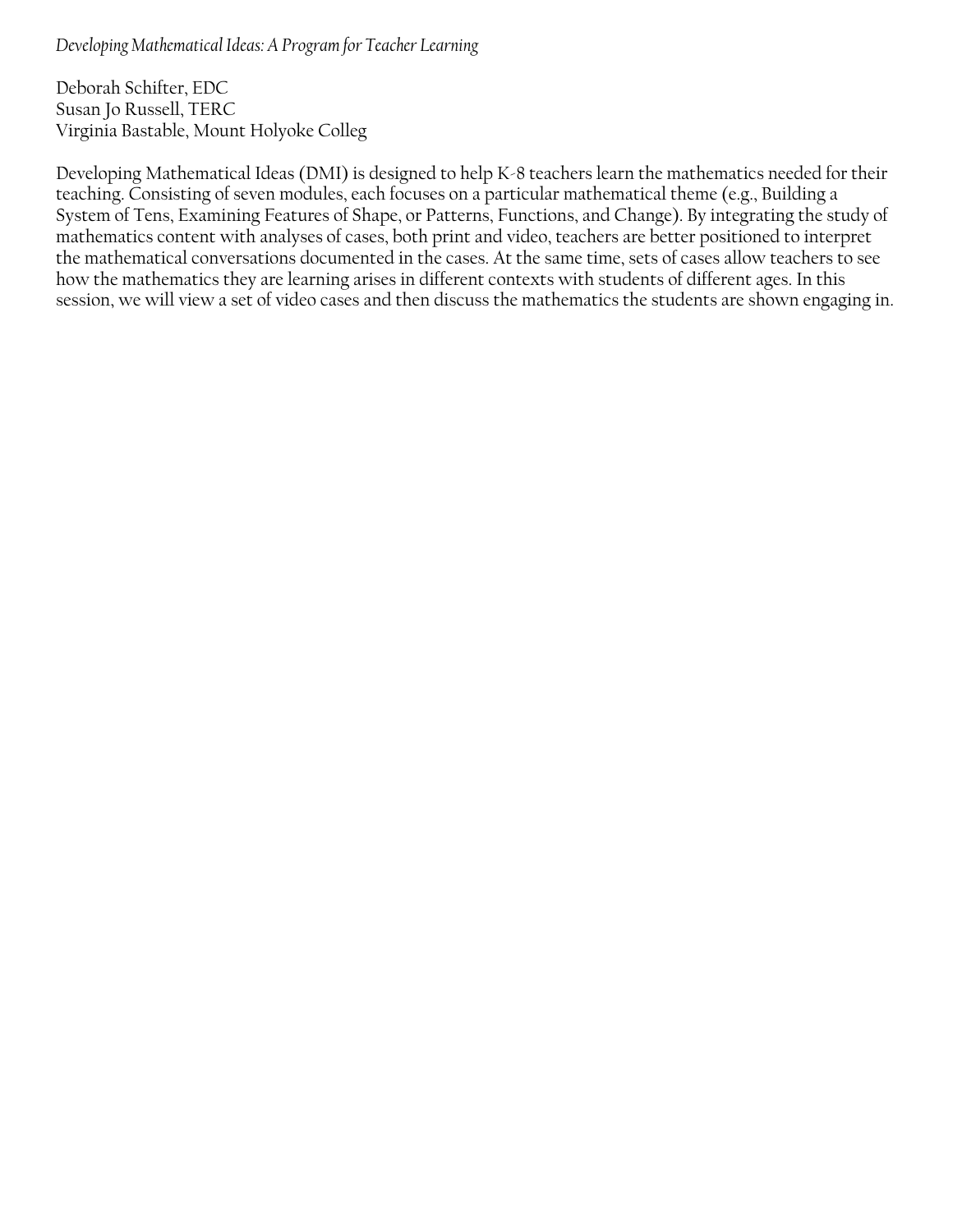## <span id="page-33-0"></span>*Professional Development: The Hard Work of Learning Mathematics*

Hung-Hsi Wu, University of California, Berkeley

The most difficult part of a mathematics teacher's education is learning the mathematics. In this session, we will look at some of the knotty problems in K-12 mathematics.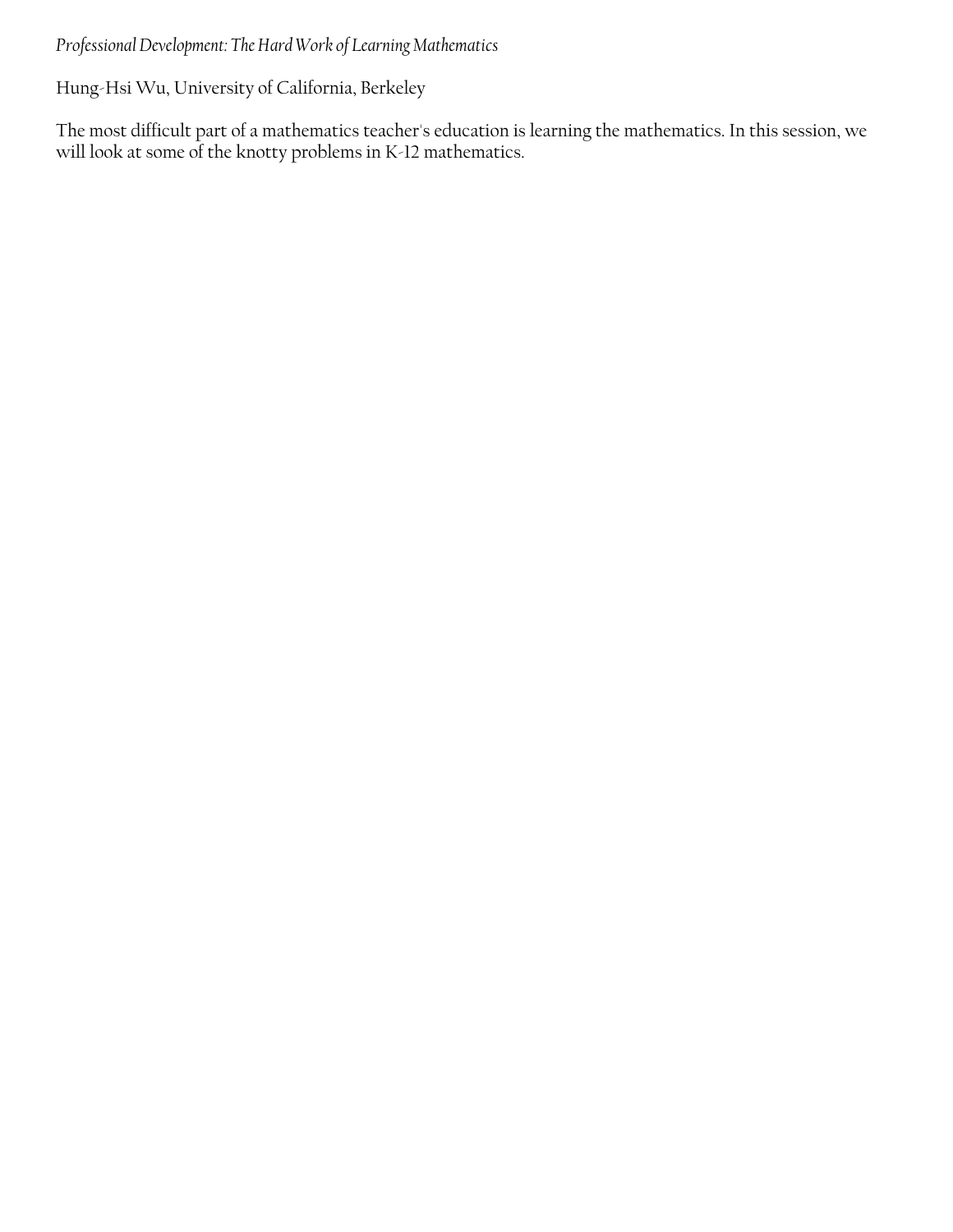#### <span id="page-34-0"></span>*GeoGebra: Open Source Software for Learning and Teaching Mathematics*

Marcus Hohenwater, Florida Atlanic University Guy Barmoha, Broward Public Schools

GeoGebra is a free multi-platform software that combines dynamic geometry, algebra and calculus in one easyto-use package for mathematics education. Students from middle grades through college can use it in their classroom and at home. Educators may also create interactive web pages with this versatile tool (see http://www.geogebra.org). Supplement NSF grants have enabled the strong integration and continued development of GeoGebra as part of the NSF Math and Science Partnership Institute between Florida Atlantic University and the School Board of Broward County. Our intent is to increase the use and usefulness of GeoGebra within the entire math-science education community. Dr. Hohenwarter, the developer of GeoGebra, will provide an introduction to the software and discuss its underlying design principles and future directions. Guy Barmoha, one of our MSP lead teachers, will demonstrate some of the creative uses of GeoGebra in classroom situations.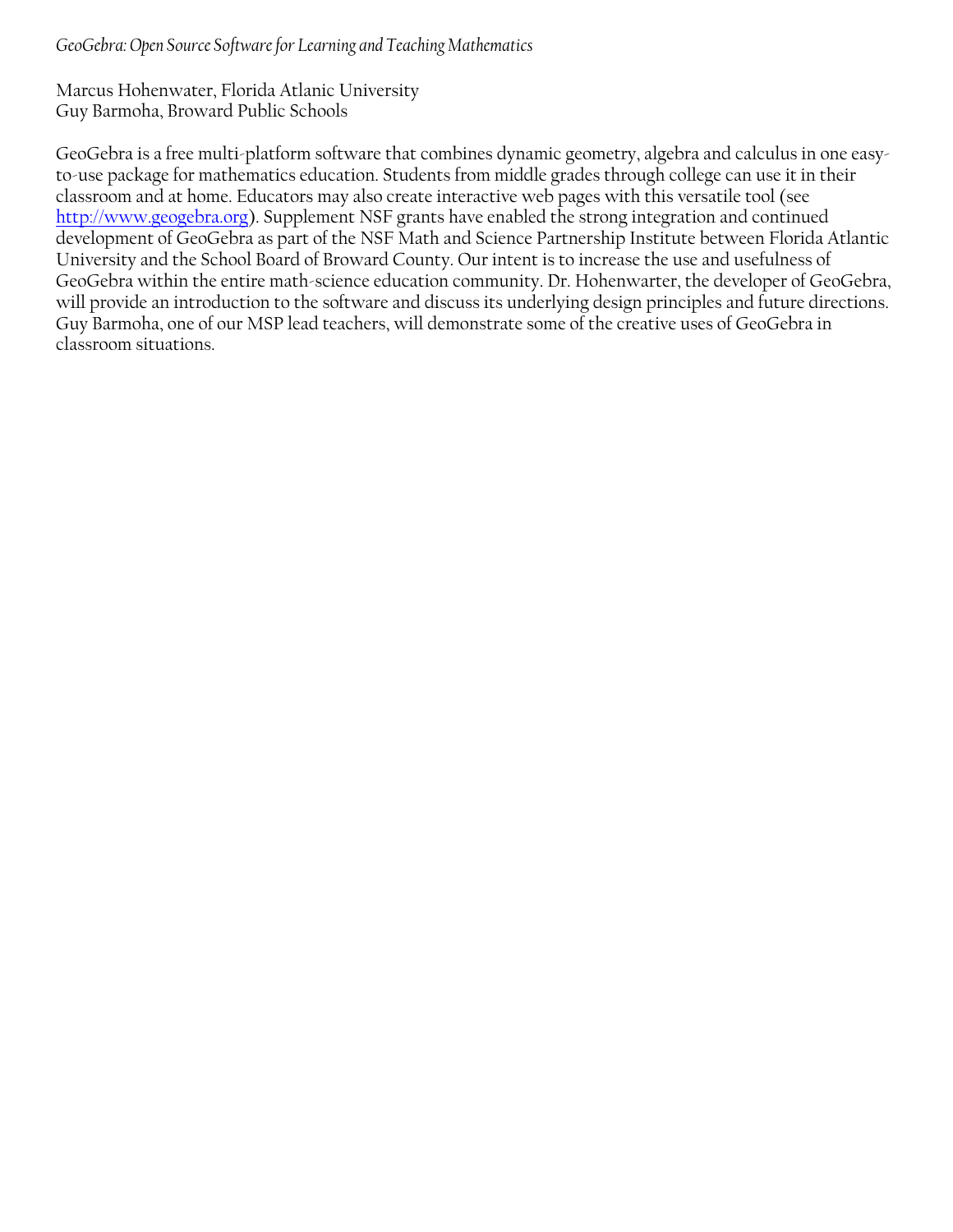### <span id="page-35-0"></span>*Mentoring faculty and graduate students interested in teaching teachers*

## Sybilla Beckman, University of Georgia

The mathematical preparation of elementary teachers is a critically important duty of many mathematics departments, but mathematicians often find courses for elementary teachers difficult to teach. At the University of Georgia we have been developing a program to prepare *new* mathematicians---graduate students and postdoctoral fellows---to teach courses for prospective elementary teachers. We are finding that with suitable preparation and guidance, new mathematicians have an easier time learning to teach good courses for prospective teachers than do some of the older, more experienced mathematicians. (In contrast with old dogs, it seems you *can* teach new dogs new tricks.) A key feature of this program is that it is time-efficient. New mathematicians need time to establish themselves in mathematics research and they need some experience teaching standard math major courses. Another valuable feature of the program is that it allows new mathematicians to discuss elementary mathematics with new mathematics educators and new elementary teachers, which we hope will promote future interactions among mathematicians, mathematics educators, and teachers.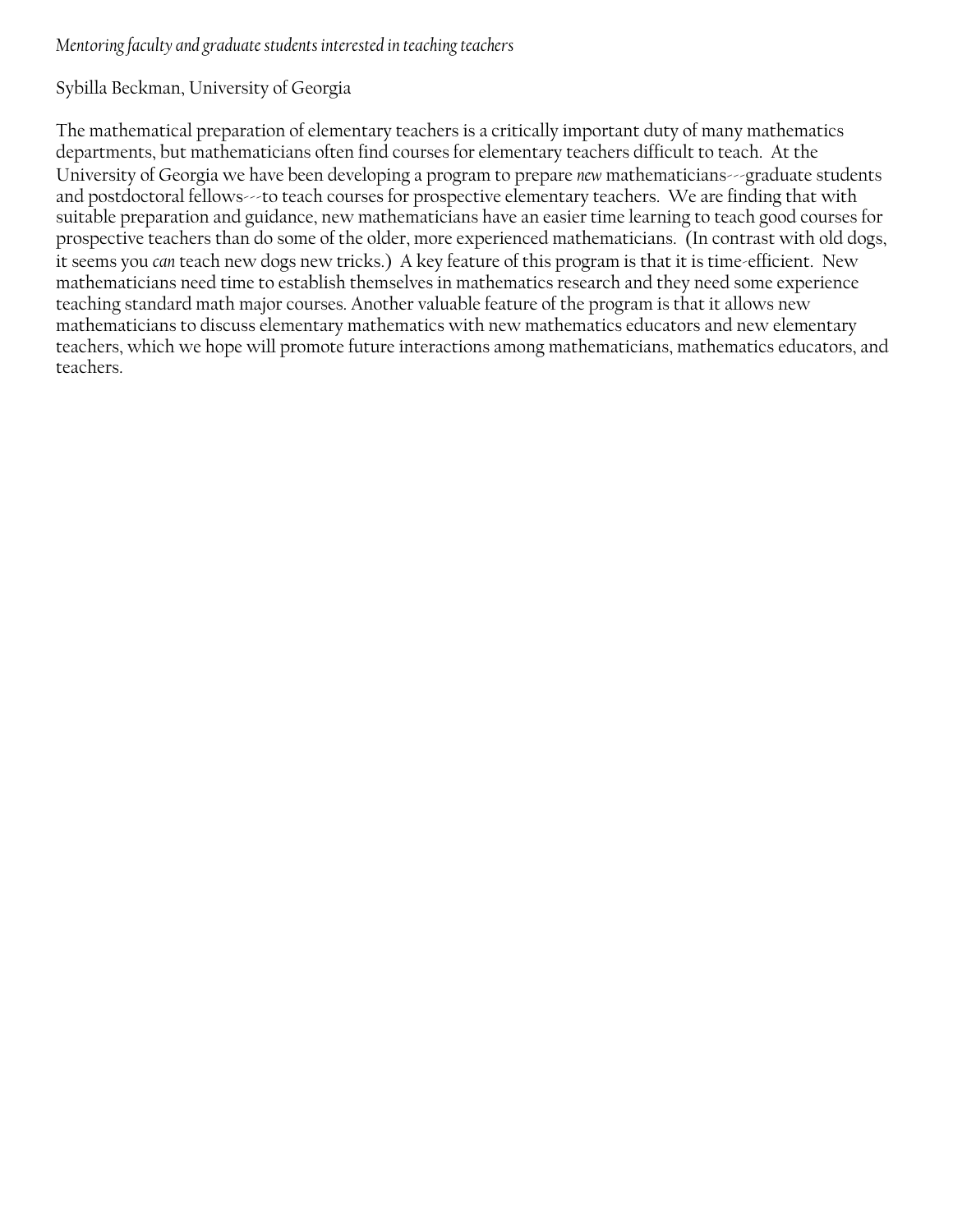<span id="page-36-0"></span>*Studying the effectiveness of our efforts to teach teachers mathematics* 

James Hiebert, University of Delaware Heather Hill, University of Michigan Ken Gross, University of Vermont

Many commendable efforts to teach teachers mathematics are being described at this conference. As the professional community conducting this work, we can increase our own effectiveness as well as our credibility to others by studying our efforts and learning more about the conditions under which our efforts work well (and not so well). The panel members will propose an argument for the importance of this work, suggest some specific strategies for carrying it out, and provide an example of this work in practice.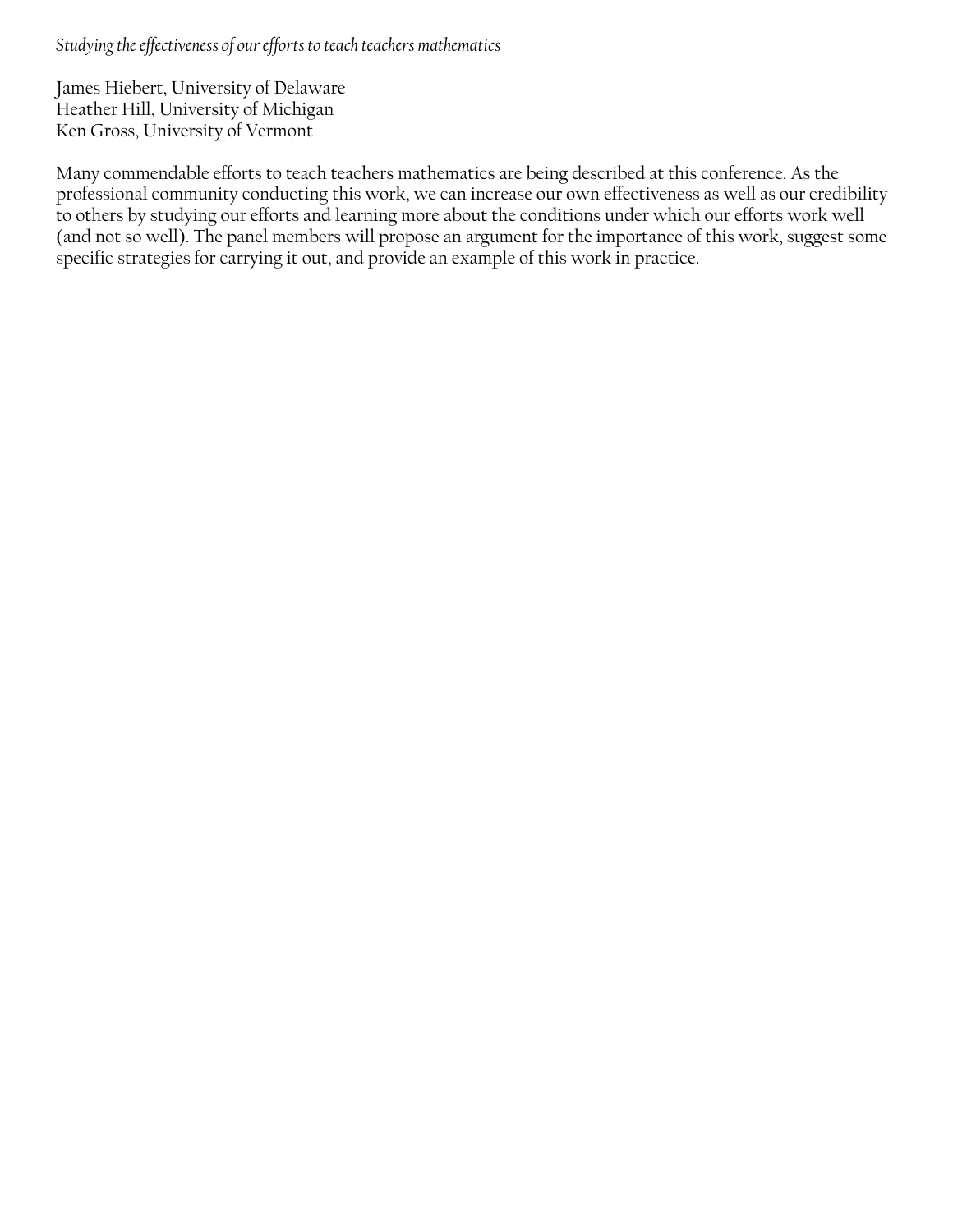#### <span id="page-37-0"></span>*A focused course on elementary mathematics for teachers*

Thomas Parker, Michigan State University

This talk describes a mathematics course, designed by mathematicians, for prospective elementary teachers. I will describe three unique features of the course: the extensive use of the Primary Mathematics books from Singapore, the idea of a ``Teaching Sequence'', and the use of ``Teacher's Solutions'' in class and in homework. The goal of the course and its two textbooks (by T. Parker and S. Baldridge) is to present the mathematics clearly while keeping the focus directly on the material that elementary school teachers address, grade by grade, in their classrooms.

This approach overcomes many of the practical challenges that university mathematics departments face in teaching such courses.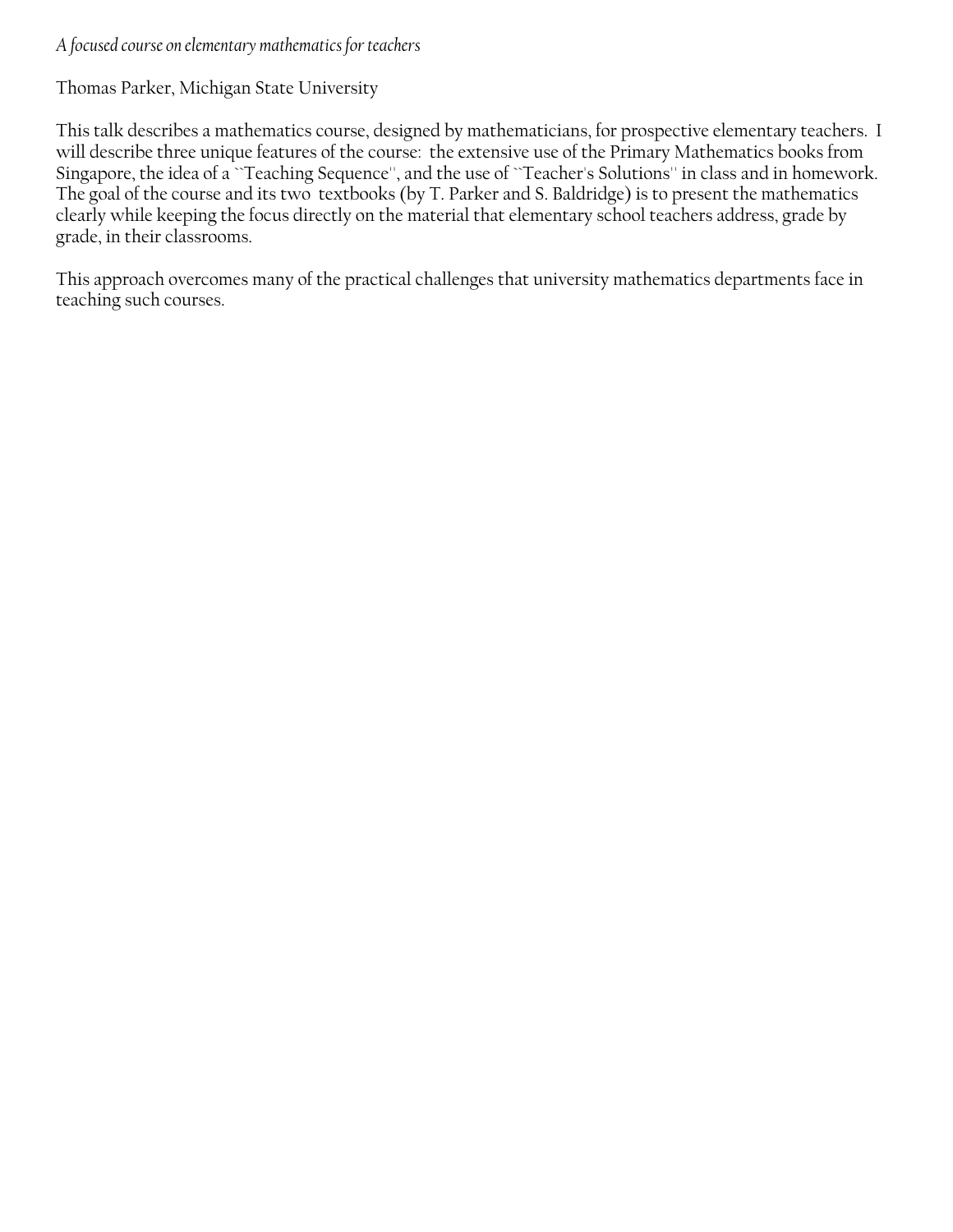<span id="page-38-0"></span>Gary Jensen, Washington University

Liping Ma's book "Knowing and Teaching Elementary Mathematics" suggests that excellent math teachers strive for Profound Understanding of Fundamental Mathematics (PUFM). After years of teaching the math content course for the elementary education majors at Washington University, I began to write lecture notes for the course that would implement what I thought Ma was advocating in her book. I think that the path to PUFM begins with a careful review of elementary arithmetic as a rational set of ideas that are grounded in common experience and can be explained at every step. These notes became the text book, "Arithmetic for Teachers, with Applications and Topics from Geometry". In this talk I will highlight some of the details of this approach.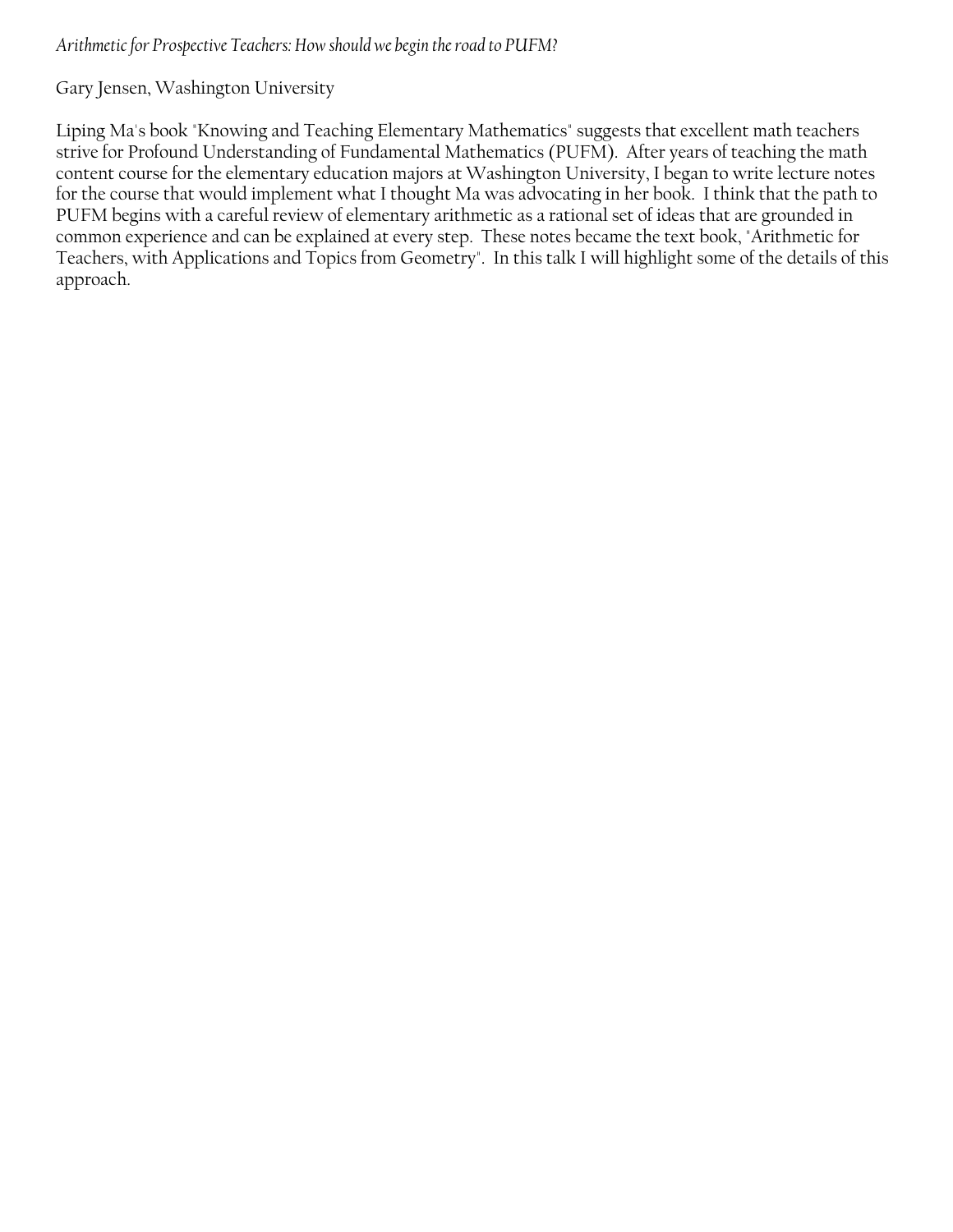<span id="page-39-0"></span>*Incorporating English Learner Strategies in Mathematics Courses for Teachers* 

Judith E. Jacobs, California State Polytechnic University, Pomona Greisy Winicki Landman, California State Polytechnic University, Pomona

Content courses for teachers can be a vehicle to model how teachers can address the needs of English Learners while reinforcing the content learning of the teachers. We will present a way of doing that begins with a theoretical framework and transitions to actual examples of practice.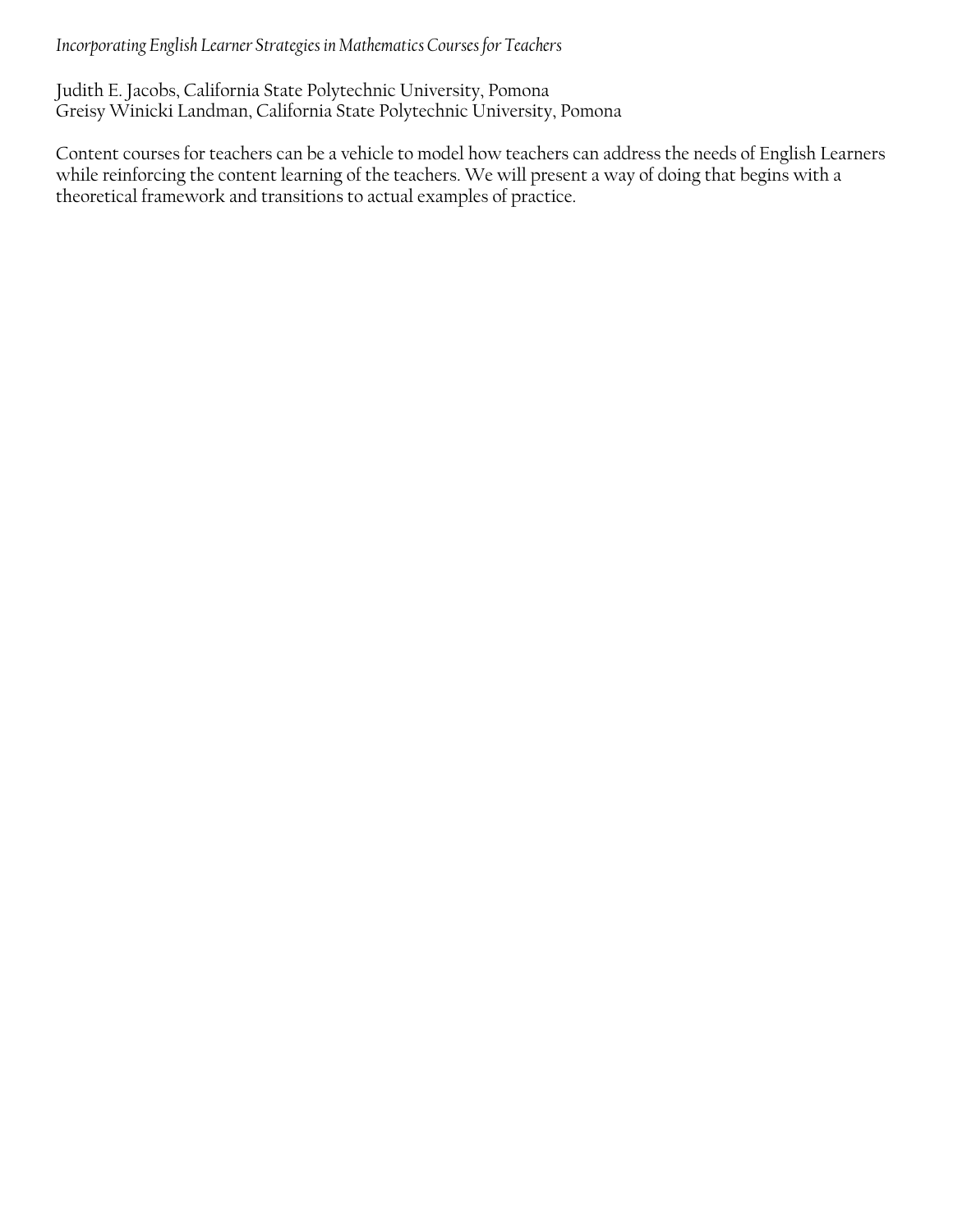<span id="page-40-0"></span>*Using extended mathematics tasks so as to increase teachers' mathematical knowledge for teaching.* 

Ann Shannon, Ann Shannon Consultants

In this presentation a selection of extended mathematics tasks will be shared. Their essential features will be identified and the importance of these discussed in terms of their potential to increase teachers' mathematical knowledge for teaching. Their usability and effectiveness will be explored through looking at various responses to the tasks.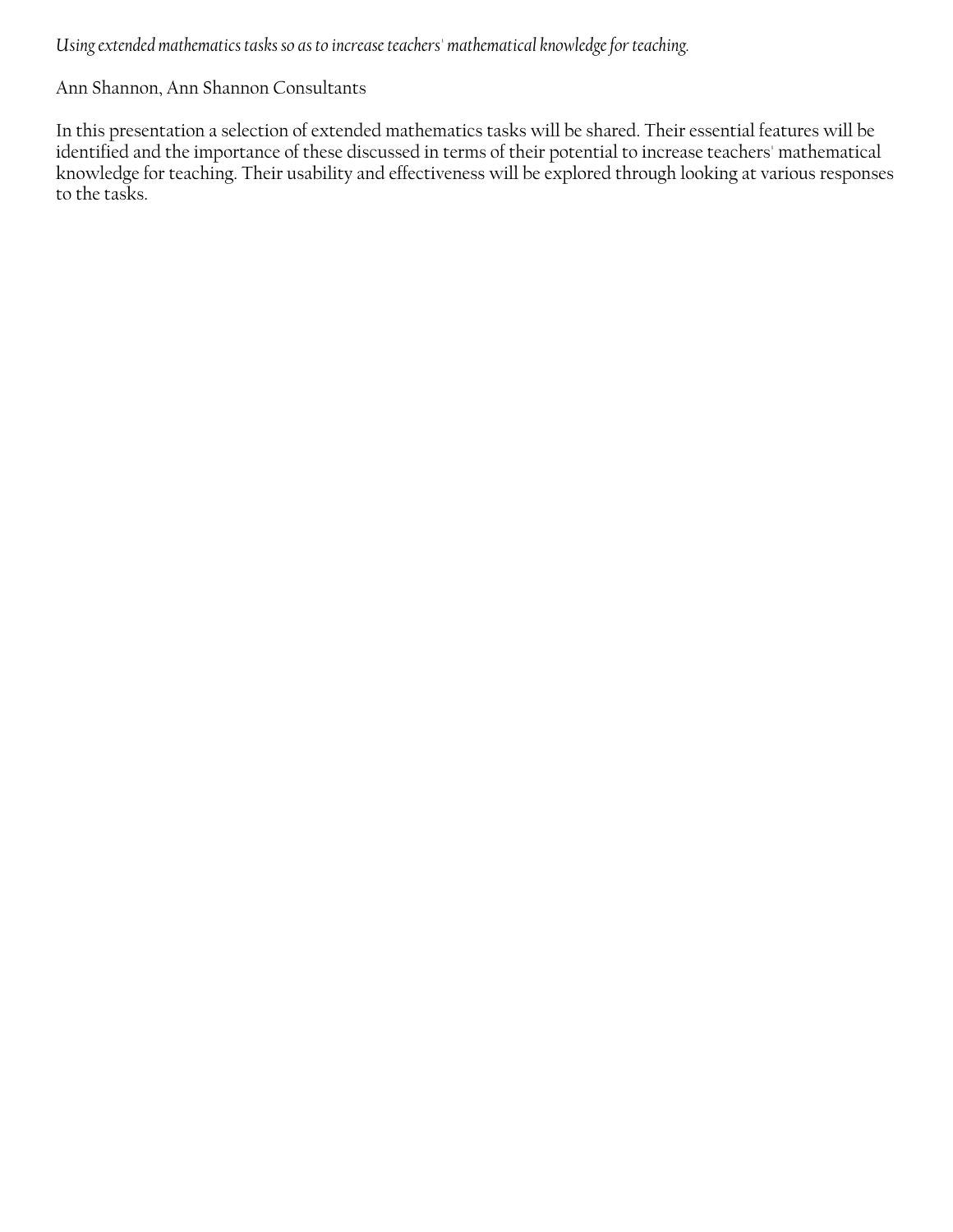#### <span id="page-41-0"></span>*What French Didactique can say to American mathematics educators*

## Virginia Warfield, University of California, Berkeley

Since the 1960's the French research field of Didactique of Mathematics has been growing and thriving. Recently its founder, Guy Brousseau, has directed some of the analytical tools and results from the classroom context towards the study of educational systems. Specifically, he has been concentrating on an area where the French and the Americans are undergoing highly similar controversies: the excessive use of testing. I will give a brief summary of the history and basic concepts of Didactique and then discuss Brousseau's current work.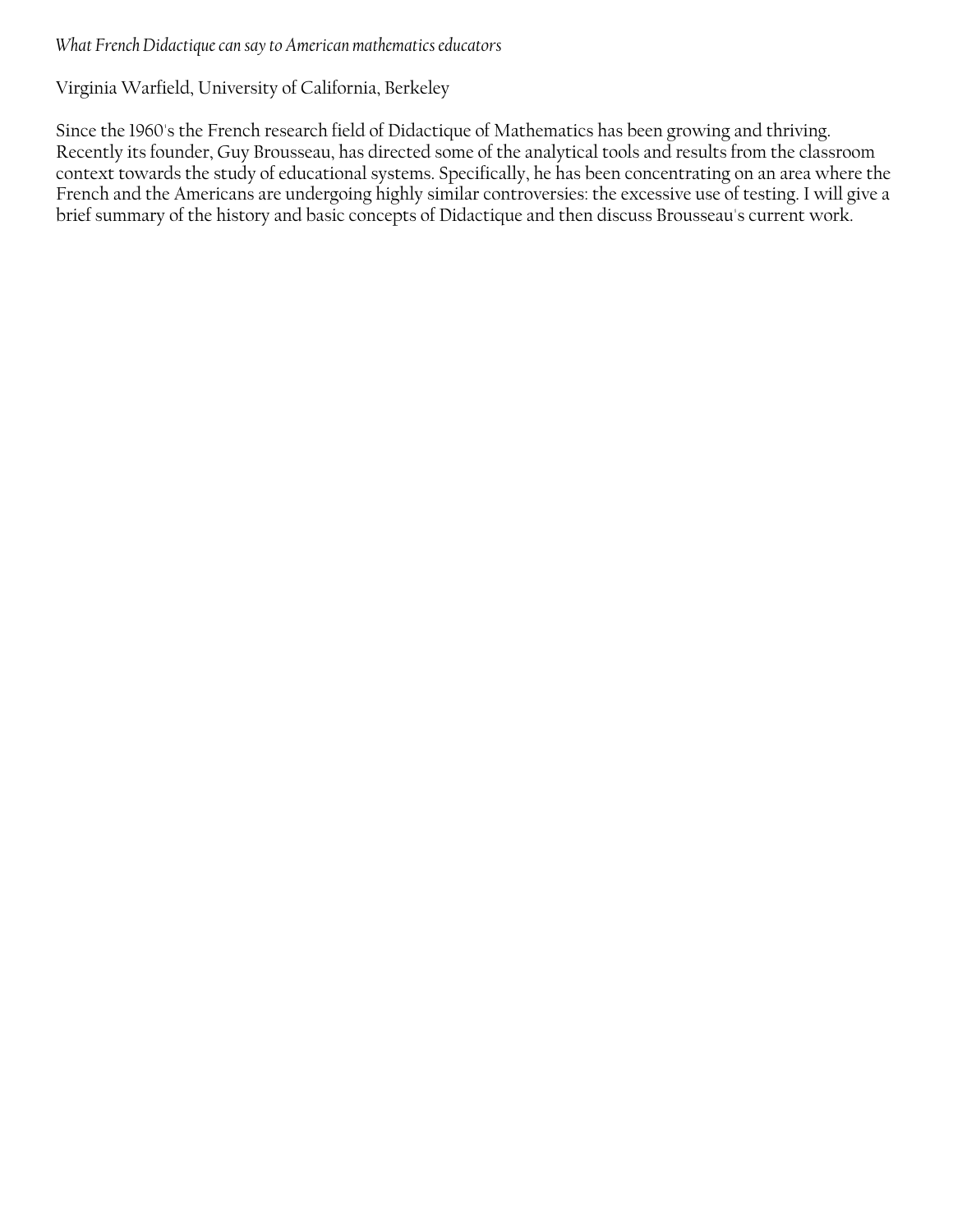#### <span id="page-42-0"></span>*Will mathematics ever make sense?*

Alexander Givental, University of California, Berkeley

To most students, math is nonsense. We will try to assess those features of math education which cause this phenomenon. Focusing on early grades' math, we will try to illuminate the depth of the subject, and the frequent lack of teacher's "content knowledge" even at the level of grade K. We will outline a specific proposal how to improve the situation, indicate the role mathematicians should play in this, and describe available literature, including the book "Arithmetic for Parents" by Ron Aharoni recently published by "Sumizdat."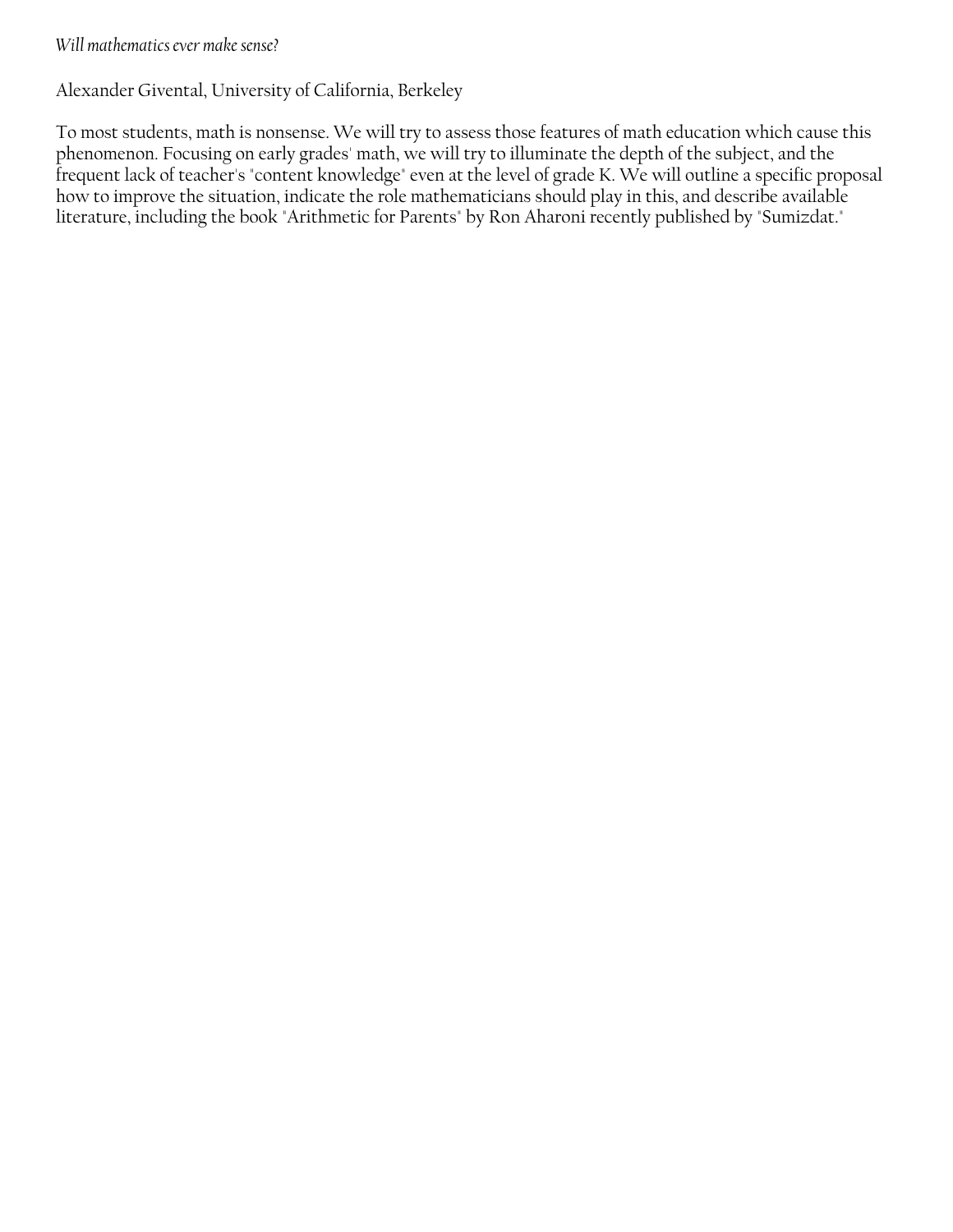## <span id="page-43-0"></span>*Foundation Mathematics for Teaching at the Elementary and Secondary Levels*

Harold M. Murai, University of Kansas

What level of mathematics knowledge should teachers have for teaching basic mathematics, geometry and algebra? How should proficiency be defined? These are questions which should be addressed by decision makers concerned about the increasing need for qualified teachers of mathematics at the elementary and secondary levels. This talk is based on interviews of mathematicians and math educators.